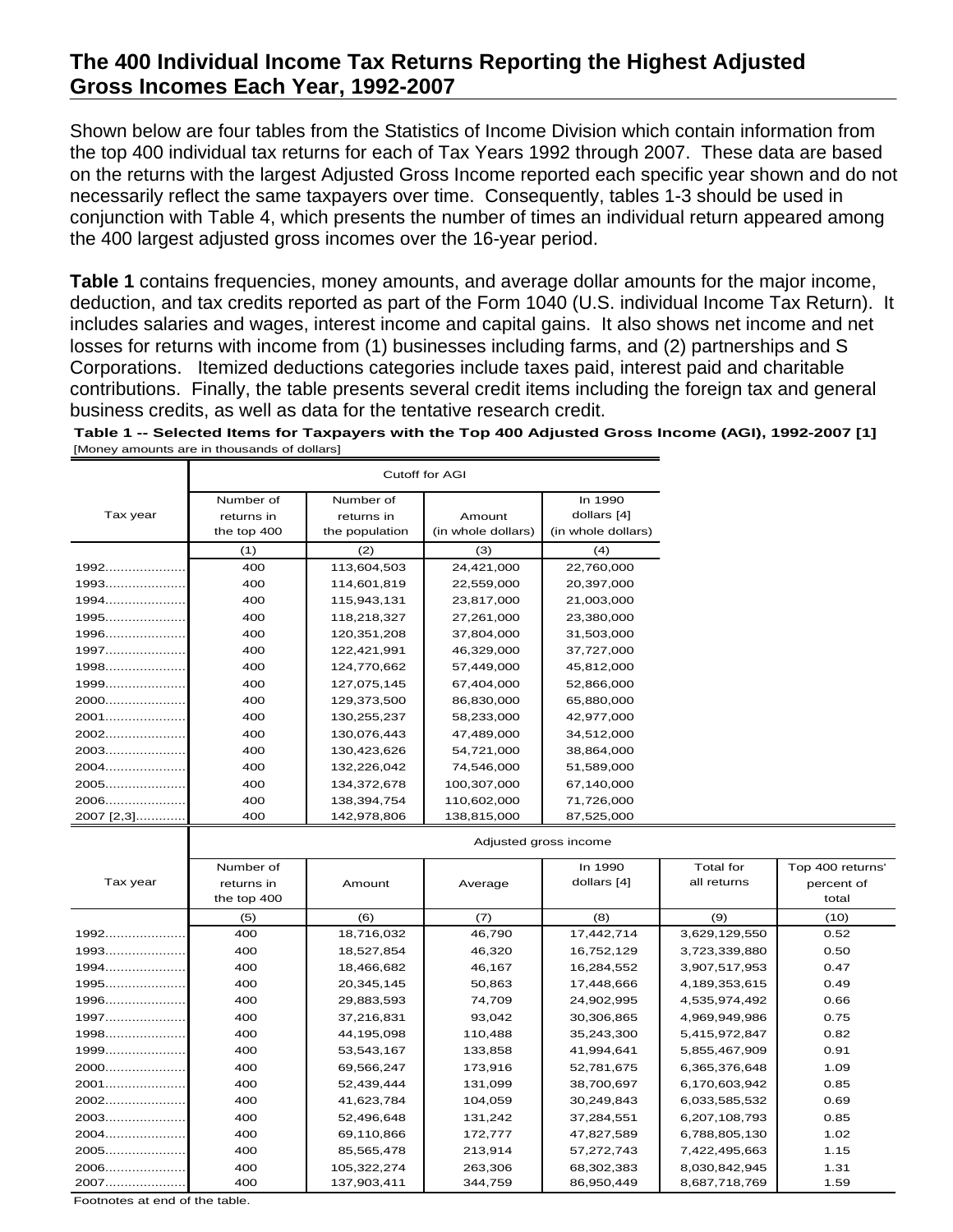|          | Salaries and wages                     |            |         |                |                        |                          |                                         |  |  |
|----------|----------------------------------------|------------|---------|----------------|------------------------|--------------------------|-----------------------------------------|--|--|
| Tax year | Number of<br>returns in<br>the top 400 | Amount     | Average | Percent of AGI | In 1990<br>dollars [4] | Total for<br>all returns | Top 400 returns'<br>percent of<br>total |  |  |
|          | (11)                                   | (12)       | (13)    | (14)           | (5)                    | (16)                     | (17)                                    |  |  |
| 1992     | 366                                    | 4,907,119  | 13,407  | 26.22          | 4,573,271              | 2,805,703,266            | 0.17                                    |  |  |
| 1993     | 345                                    | 3,073,467  | 8,909   | 16.59          | 2,778,904              | 2,892,120,390            | 0.11                                    |  |  |
| $1994$   | 352                                    | 1,873,910  | 5,324   | 10.15          | 1,652,478              | 3,026,777,706            | 0.06                                    |  |  |
| 1995     | 348                                    | 2,870,395  | 8,248   | 14.11          | 2,461,746              | 3,201,456,569            | 0.09                                    |  |  |
| 1996     | 345                                    | 3,329,743  | 9,651   | 11.14          | 2,774,786              | 3,376,871,545            | 0.10                                    |  |  |
| $1997$   | 343                                    | 4,374,872  | 12,755  | 11.76          | 3,562,599              | 3,613,918,456            | 0.12                                    |  |  |
| 1998     | 354                                    | 5,542,892  | 15,658  | 12.54          | 4,420,169              | 3,879,762,259            | 0.14                                    |  |  |
| $1999$   | 342                                    | 7,851,599  | 22,958  | 14.66          | 6,158,117              | 4,132,473,459            | 0.19                                    |  |  |
| 2000     | 336                                    | 11,619,416 | 34,582  | 16.70          | 8,815,945              | 4,456,167,438            | 0.26                                    |  |  |
| 2001     | 330                                    | 8,010,118  | 24,273  | 15.27          | 5,911,527              | 4,565,229,218            | 0.18                                    |  |  |
| 2002     | 337                                    | 4,902,371  | 14,547  | 11.78          | 3,562,770              | 4,559,690,903            | 0.11                                    |  |  |
| $2003$   | 334                                    | 5,986,367  | 17,923  | 11.40          | 4,251,681              | 4,649,900,493            | 0.13                                    |  |  |
| 2004     | 330                                    | 8,653,750  | 26,223  | 12.52          | 5,988,754              | 4,921,806,344            | 0.18                                    |  |  |
| 2005     | 332                                    | 7,380,281  | 22,230  | 8.63           | 4,939,947              | 5, 155, 407, 373         | 0.14                                    |  |  |
| 2006     | 334                                    | 7,806,073  | 23,371  | 7.41           | 5,062,304              | 5.469.370.119            | 0.14                                    |  |  |
| 2007     | 306                                    | 9,000,235  | 29,413  | 6.53           | 5,674,801              | 5,842,269,820            | 0.15                                    |  |  |

| Tax year | Number of<br>returns in<br>the top 400 | Amount     | Average | Percent of AGI | In 1990<br>dollars [4] | Total for<br>all returns | Top 400 returns'<br>percent of<br>total |
|----------|----------------------------------------|------------|---------|----------------|------------------------|--------------------------|-----------------------------------------|
|          | (18)                                   | (19)       | (20)    | (21)           | (22)                   | (23)                     | (24)                                    |
| 1992     | 400                                    | 1,383,629  | 3,459   | 7.39           | 1,289,496              | 162,343,280              | 0.85                                    |
| 1993     | 400**                                  | 1,328,386  | 3,321   | 7.17           | 1,201,072              | 131,140,527              | 1.01                                    |
| $1994$   | 400**                                  | 1,414,669  | 3,537   | 7.66           | 1,247,504              | 126,169,276              | 1.12                                    |
| 1995     | 400                                    | 1,935,406  | 4,839   | 9.51           | 1,659,868              | 154,780,536              | 1.25                                    |
| 1996     | 400                                    | 1,650,595  | 4,126   | 5.52           | 1,375,496              | 165,672,564              | 1.00                                    |
| 1997     | 400                                    | 1,815,364  | 4,538   | 4.88           | 1,478,309              | 171,700,242              | 1.06                                    |
| 1998     | 400**                                  | 1,704,744  | 4,262   | 3.86           | 1,359,445              | 178,333,632              | 0.96                                    |
| 1999     | 400                                    | 1,667,937  | 4,170   | 3.12           | 1,308,186              | 175,675,236              | 0.95                                    |
| 2000     | 400                                    | 2,735,136  | 6,838   | 3.93           | 2,075,217              | 199,321,670              | 1.37                                    |
| 2001     | 400**                                  | 2,936,385  | 7,341   | 5.60           | 2,167,074              | 198, 177, 814            | 1.48                                    |
| 2002     | 400                                    | 2,308,472  | 5,771   | 5.55           | 1,677,669              | 149,024,899              | 1.55                                    |
| 2003     | 400**                                  | 2,577,760  | 6,444   | 4.91           | 1,830,795              | 127,159,692              | 2.03                                    |
| 2004     | 400**                                  | 2,969,623  | 7,424   | 4.30           | 2,055,102              | 125,474,158              | 2.37                                    |
| 2005     | 400**                                  | 5,740,724  | 14,352  | 6.71           | 3,842,520              | 162,432,720              | 3.53                                    |
| 2006     | 400**                                  | 8,167,563  | 20,419  | 7.75           | 5,296,734              | 222,707,445              | 3.67                                    |
| 2007     | 400                                    | 10,829,493 | 27,074  | 7.85           | 6,828,180              | 268,058,182              | 4.04                                    |

Dividends [5]

Taxable interest

| Tax year | Number of<br>returns in<br>the top 400 | Amount    | Average | Percent of AGI | In 1990<br>dollars [4] | Total for<br>all returns | Top 400 returns'<br>percent of<br>total |
|----------|----------------------------------------|-----------|---------|----------------|------------------------|--------------------------|-----------------------------------------|
|          | (25)                                   | (26)      | (27)    | (28)           | (29)                   | (30)                     | (31)                                    |
| 1992     | 390                                    | 1,088,731 | 2,792   | 5.82           | 1,014,660              | 77,925,720               | 1.40                                    |
| 1993     | 388                                    | 1,031,674 | 2,659   | 5.57           | 932,797                | 79,728,631               | 1.29                                    |
| 1994     | 388                                    | 1,389,080 | 3,580   | 7.52           | 1,224,939              | 82,410,237               | 1.69                                    |
| 1995     | 390                                    | 2,107,223 | 5,403   | 10.36          | 1,807,224              | 94,592,325               | 2.23                                    |
| 1996     | 394                                    | 1,904,296 | 4,833   | 6.37           | 1,586,913              | 104,254,986              | 1.83                                    |
| 1997     | 393                                    | 1,524,587 | 3,879   | 4.10           | 1,241,520              | 120,493,432              | 1.27                                    |
| 1998     | 400**                                  | 1,410,781 | 3,527   | 3.19           | 1,125,025              | 118,479,991              | 1.19                                    |
| 1999     | 400**                                  | 2,027,848 | 5,070   | 3.79           | 1,590,469              | 132,465,522              | 1.53                                    |
| 2000     | 400**                                  | 1,926,856 | 4,817   | 2.77           | 1,461,954              | 146,987,679              | 1.31                                    |
| 2001     | 400**                                  | 2,216,558 | 5,541   | 4.23           | 1,635,836              | 119,533,324              | 1.85                                    |
| 2002     | 392                                    | 2,118,196 | 5,404   | 5.09           | 1,539,387              | 103,241,332              | 2.05                                    |
| 2003     | 390                                    | 4,136,220 | 10,606  | 7.88           | 2,937,656              | 115,141,232              | 3.59                                    |
| 2004     | 400**                                  | 8,184,710 | 20,462  | 11.84          | 5,664,159              | 146,838,808              | 5.57                                    |
| 2005     | 393                                    | 5,894,885 | 15,000  | 6.89           | 3,945,706              | 166,482,004              | 3.54                                    |
| 2006     | 400**                                  | 7,894,647 | 19,737  | 7.50           | 5,119,745              | 199,359,146              | 3.96                                    |
| 2007     | 400**                                  | 9,802,536 | 24,506  | 7.11           | 6,180,666              | 237,052,127              | 4.14                                    |

Footnotes at end of the table.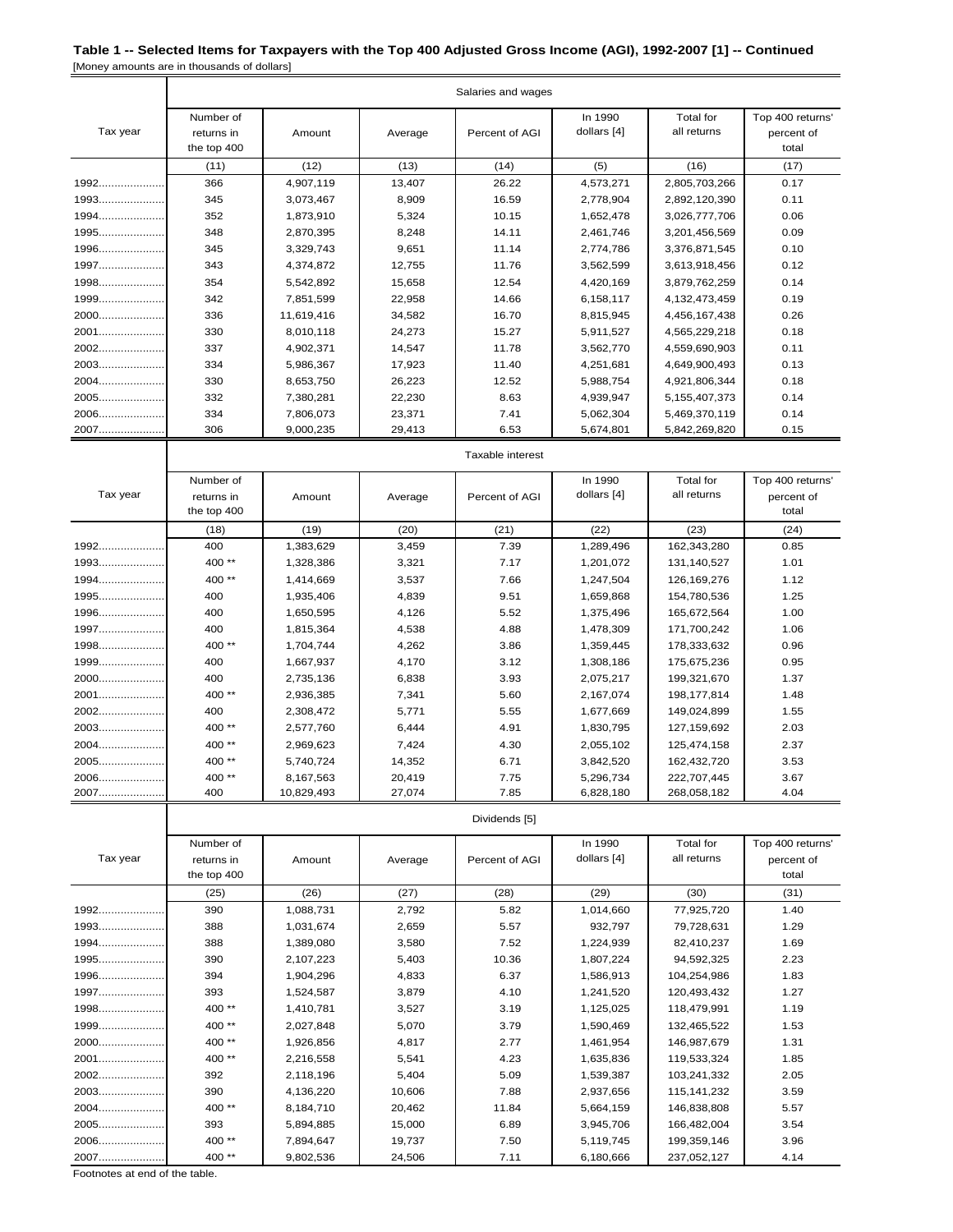|          | Net capital gains less loss in AGI |                                                 |         |                |             |                  |                  |  |  |
|----------|------------------------------------|-------------------------------------------------|---------|----------------|-------------|------------------|------------------|--|--|
|          | Number of                          |                                                 |         |                | In 1990     | <b>Total</b> for | Top 400 returns' |  |  |
| Tax year | returns in                         | Amount                                          | Average | Percent of AGI | dollars [4] | all returns      | percent of       |  |  |
|          | the top 400                        |                                                 |         |                |             |                  | total            |  |  |
|          | (32)                               | (33)                                            | (34)    | (35)           | (36)        | (37)             | (38)             |  |  |
| 1992     | 391                                | 6,752,378                                       | 17,270  | 36.08          | 6,292,990   | 118,229,536      | 5.71             |  |  |
| $1993$   | 393                                | 8,895,189                                       | 22,634  | 48.01          | 8,042,666   | 144, 171, 901    | 6.17             |  |  |
| 1994     | 400**                              | 9,649,968                                       | 24,125  | 52.26          | 8,509,672   | 142,288,352      | 6.78             |  |  |
| 1995     | 400**                              | 8,971,380                                       | 22,428  | 44.10          | 7,694,151   | 170,415,206      | 5.26             |  |  |
| 1996     | 400**                              | 18,945,650                                      | 47,364  | 63.40          | 15,788,042  | 251,816,934      | 7.52             |  |  |
| 1997     | 400 **                             | 24,845,175                                      | 62,113  | 66.76          | 20,232,227  | 356,083,267      | 6.98             |  |  |
| $1998$   | $400**$                            | 32,220,889                                      | 80,552  | 72.91          | 25,694,489  | 446,083,839      | 7.22             |  |  |
| 1999     | 400**                              | 39,071,339                                      | 97,678  | 72.97          | 30,644,188  | 542,758,116      | 7.20             |  |  |
| 2000     | 400**                              | 49,970,972                                      | 124,927 | 71.83          | 37,914,243  | 630,542,431      | 7.93             |  |  |
| 2001     | $400**$                            | 34,712,848                                      | 86,782  | 66.20          | 25,618,338  | 326,527,451      | 10.63            |  |  |
| 2002     | 400 **                             | 25,627,089                                      | 64,068  | 61.57          | 18,624,338  | 238,788,770      | 10.73            |  |  |
| 2003     | 400**                              | 31,809,611                                      | 79,524  | 60.59          | 22,592,053  | 294,354,009      | 10.81            |  |  |
| 2004     | 400**                              | 39,295,353                                      | 98,238  | 56.86          | 27,194,016  | 473,661,638      | 8.30             |  |  |
| 2005     | 400**                              | 49,946,781                                      | 124,867 | 58.37          | 33,431,580  | 668,015,218      | 7.48             |  |  |
| 2006     | 400**                              | 66,094,372                                      | 165,236 | 62.75          | 42,862,757  | 779,462,354      | 8.48             |  |  |
| 2007     | 400**                              | 91,420,311                                      | 228,551 | 66.29          | 57,642,062  | 907,655,869      | 10.07            |  |  |
|          |                                    | Capital gains subject to preferential rates [6] |         |                |             |                  |                  |  |  |
|          | Number of                          |                                                 |         |                | In 1990     | <b>Total</b> for | Top 400 returns' |  |  |
| Tax year | returns in                         | Amount                                          | Average | Percent of AGI | dollars [4] | all returns      | percent of       |  |  |
|          | the top 400                        |                                                 |         |                |             |                  | total            |  |  |
|          | (39)                               | (40)                                            | (41)    | (42)           | (43)        | (44)             | (45)             |  |  |
| 1992     | 391                                | 6,169,759                                       | 15,779  | 32.97          | 5,750,008   | 74,762,692       | 8.25             |  |  |
| $1993$   | 393                                | 7,894,939                                       | 20,089  | 42.61          | 7,138,281   | 87,938,073       | 8.98             |  |  |
| $1994$   | 400**                              | 9,353,043                                       | 23,383  | 50.65          | 8,247,834   | 96,384,824       | 9.70             |  |  |
| 1995     | 400**                              | 8,241,430                                       | 20,604  | 40.51          | 7,068,122   | 112,243,598      | 7.34             |  |  |
| 1996     | 400**                              | 17,586,362                                      | 43,966  | 58.85          | 14,655,301  | 177,473,299      | 9.91             |  |  |
| 1997     | 365                                | 23,440,787                                      | 64,221  | 62.98          | 19,088,589  | 316,215,652      | 7.41             |  |  |
| 1998     | 372                                | 31,046,340                                      | 83,458  | 70.25          | 24,757,847  | 413,878,616      | 7.50             |  |  |
| 1999     | 364                                | 36,170,392                                      | 99,369  | 67.55          | 28,368,935  | 479,944,123      | 7.54             |  |  |
| 2000     | 372                                | 44,526,424                                      | 119,695 | 64.01          | 33,783,326  | 573,477,238      | 7.76             |  |  |
| 2001     | 313                                | 29,832,816                                      | 95,313  | 56.89          | 22,016,838  | 310,242,169      | 9.62             |  |  |
| 2002     | 291                                | 23,017,326                                      | 79,097  | 55.30          | 16,727,708  | 238,916,040      | 9.63             |  |  |
| 2003     | 383                                | 32,062,540                                      | 83,714  | 61.08          | 22,771,690  | 358,815,034      | 8.94             |  |  |
| 2004     | 393                                | 43,487,966                                      | 110,656 | 62.92          | 30,095,478  | 554,147,952      | 7.85             |  |  |
| 2005     | 392                                | 51,328,960                                      | 130,941 | 59.99          | 34,356,734  | 741,629,959      | 6.92             |  |  |
| 2006     | 400**                              | 67,607,908                                      | 169,020 | 64.19          | 43,844,298  | 860,961,539      | 7.85             |  |  |
| 2007     | 400**                              | 90,576,635                                      | 226,442 | 65.68          | 57,110,111  | 985,037,997      | 9.20             |  |  |
|          |                                    |                                                 |         |                |             |                  |                  |  |  |

Net business income (from both Schedule C and F)

|          | Number of   |         |         |                | In 1990     | Total for   | Top 400 returns' |
|----------|-------------|---------|---------|----------------|-------------|-------------|------------------|
| Tax year | returns in  | Amount  | Average | Percent of AGI | dollars [4] | all returns | percent of       |
|          | the top 400 |         |         |                |             |             | total            |
|          | (46)        | (47)    | (48)    | (49)           | (50)        | (51)        | (52)             |
| 1992     | 96          | 974,454 | 10,151  | 5.21           | 908,159     | 181,901,076 | 0.53             |
| 1993     | 83          | 243,195 | 2,930   | 1.31           | 219,887     | 184,040,454 | 0.13             |
| 1994     | 73          | 289,313 | 3,963   | 1.57           | 255,126     | 193,743,145 | 0.15             |
| 1995     | 85          | 339,155 | 3,990   | 1.67           | 290,870     | 198,072,953 | 0.17             |
| 1996     | 84          | 206,567 | 2,459   | 0.69           | 172,139     | 207,046,452 | 0.10             |
| $1997$   | 73          | 106,553 | 1,460   | 0.29           | 86,769      | 217,815,200 | 0.05             |
| 1998     | 59          | 111,331 | 1,887   | 0.25           | 88,781      | 232,834,123 | 0.05             |
| 1999     | 60          | 567,791 | 9,463   | 1.06           | 445,326     | 240,890,428 | 0.23             |
| 2000     | 51          | 511,530 | 10,030  | 0.74           | 388,111     | 250,574,438 | 0.20             |
| 2001     | 56          | 933,353 | 16,667  | 1.78           | 688,821     | 254,852,543 | 0.36             |
| 2002     | 44          | 510,549 | 11,603  | 1.23           | 371,038     | 260,608,227 | 0.19             |
| 2003     | 58          | 188,088 | 3,243   | 0.36           | 133,585     | 273,378,464 | 0.07             |
| 2004     | 55          | 163,885 | 2,980   | 0.24           | 113,415     | 294,933,673 | 0.06             |
| 2005     | 67          | 606,318 | 9,050   | 0.71           | 405,835     | 320,510,505 | 0.19             |
| 2006     | 74          | 661,172 | 8,935   | 0.63           | 428,776     | 337,949,366 | 0.20             |
| 2007     | 49          | 155,913 | 3,182   | 0.11           | 98,306      | 344,516,934 | 0.05             |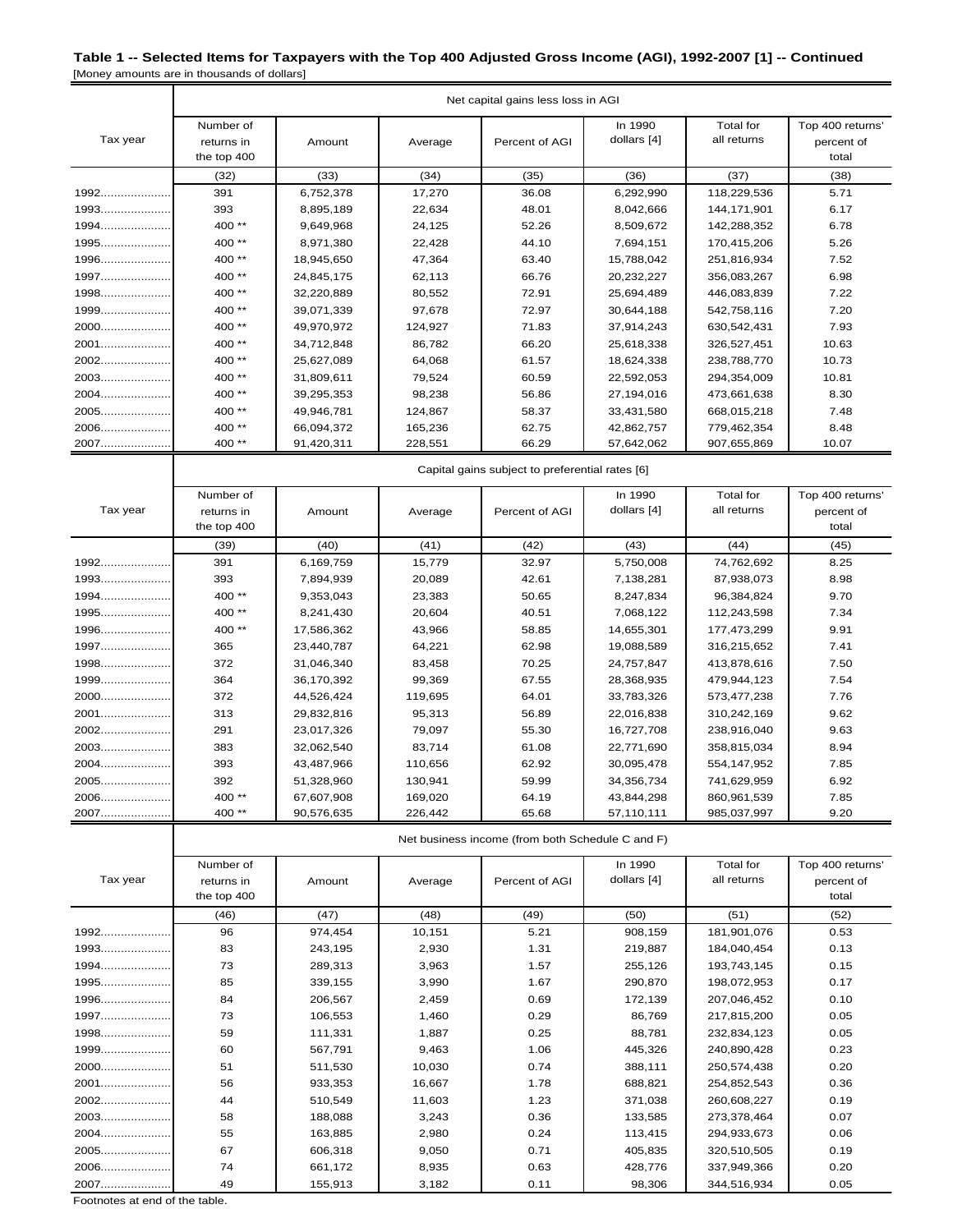|          |                                          | Net business loss (from both Schedule C and F) |         |                                        |                        |                                 |                                         |  |  |
|----------|------------------------------------------|------------------------------------------------|---------|----------------------------------------|------------------------|---------------------------------|-----------------------------------------|--|--|
| Tax year | Number of<br>returns in<br>the top 400   | Amount                                         | Average | Percent of AGI                         | In 1990<br>dollars [4] | <b>Total</b> for<br>all returns | Top 400 returns'<br>percent of<br>total |  |  |
|          | (53)                                     | (54)                                           | (55)    | (56)                                   | (57)                   | (58)                            | (59)                                    |  |  |
| 1992     | 58                                       | 51,265                                         | 884     | $-0.27$                                | 47,777                 | 30,434,929                      | 0.16                                    |  |  |
| $1993$   | 56                                       | 20,050                                         | 358     | $-0.11$                                | 18,128                 | 32,002,222                      | 0.06                                    |  |  |
| 1994     | 56                                       | 67,913                                         | 1,213   | $-0.37$                                | 59,888                 | 34,917,657                      | 0.18                                    |  |  |
| 1995     | 43                                       | 65,111                                         | 1,514   | $-0.32$                                | 55,842                 | 36,579,268                      | 0.17                                    |  |  |
| 1996     | 45                                       | 29,058                                         | 646     | $-0.10$                                | 24,215                 | 37,207,298                      | 0.07                                    |  |  |
| 1997     | 46                                       | 32,748                                         | 712     | $-0.09$                                | 26,668                 | 37,921,427                      | 0.08                                    |  |  |
| 1998     | 52                                       | 48,666                                         | 936     | $-0.11$                                | 38,808                 | 38, 367, 785                    | 0.12                                    |  |  |
| 1999     | 54                                       | 41,257                                         | 764     | $-0.08$                                | 32,359                 | 38,719,277                      | 0.10                                    |  |  |
| 2000     | 50                                       | 116,029                                        | 2,321   | $-0.17$                                | 88,034                 | 45,743,802                      | 0.24                                    |  |  |
| 2001     | 57                                       | 38,053                                         | 668     | $-0.07$                                | 28,084                 | 49,084,828                      | 0.07                                    |  |  |
| 2002     | 64                                       | 124,358                                        | 1,943   | $-0.30$                                | 90,377                 | 54,244,375                      | 0.22                                    |  |  |
| 2003     | 58                                       | 155,034                                        | 2,673   | $-0.30$                                | 110,109                | 56,094,670                      | 0.26                                    |  |  |
| 2004     | 64                                       | 71,381                                         | 1,115   | $-0.10$                                | 49,399                 | 60,955,591                      | 0.11                                    |  |  |
| 2005     | 62                                       | 66,922                                         | 1,079   | $-0.08$                                | 44,794                 | 62,978,235                      | 0.10                                    |  |  |
| 2006     | 72                                       | 363,397                                        | 5,047   | $-0.35$                                | 235,666                | 71,753,424                      | 0.51                                    |  |  |
| 2007     | 84                                       | 217,584                                        | 2,590   | 0.16                                   | 137,190                | 79,473,932                      | 0.27                                    |  |  |
|          | Partnership and S Corporation net income |                                                |         |                                        |                        |                                 |                                         |  |  |
|          | Number of                                |                                                |         |                                        | In 1990                | Total for                       | Top 400 returns'                        |  |  |
| Tax year | returns in                               | Amount                                         | Average | Percent of AGI                         | dollars [4]            | all returns                     | percent of                              |  |  |
|          | the top 400                              |                                                |         |                                        |                        |                                 | total                                   |  |  |
|          | (60)                                     | (61)                                           | (62)    | (63)                                   | (64)                   | (65)                            | (66)                                    |  |  |
| 1992     | 222                                      | 3,304,620                                      | 14,886  | 17.66                                  | 3,079,795              | 128,704,285                     | 2.57                                    |  |  |
| 1993     | 253                                      | 3,686,744                                      | 14,572  | 19.90                                  | 3,333,403              | 133,437,568                     | 2.76                                    |  |  |
| 1994     | 250                                      | 4,131,387                                      | 16,526  | 22.37                                  | 3,643,198              | 154,276,614                     | 2.68                                    |  |  |
| 1995     | 236                                      | 4,340,601                                      | 18,392  | 21.33                                  | 3,722,643              | 166,418,667                     | 2.61                                    |  |  |
| 1996     | 224                                      | 4,071,411                                      | 18,176  | 13.62                                  | 3,392,843              | 190,739,214                     | 2.13                                    |  |  |
| $1997$   | 226                                      | 4,574,354                                      | 20,241  | 12.29                                  | 3,725,044              | 213,559,410                     | 2.14                                    |  |  |
| 1998     | 197                                      | 4,261,621                                      | 21,633  | 9.64                                   | 3,398,421              | 240,836,136                     | 1.77                                    |  |  |
| 1999     | 171                                      | 3,968,428                                      | 23,207  | 7.41                                   | 3,112,493              | 269,757,830                     | 1.47                                    |  |  |
| 2000     | 190                                      | 5,868,124                                      | 30,885  | 8.44                                   | 4,452,294              | 285,424,865                     | 2.06                                    |  |  |
| 2001     | 180                                      | 4,931,068                                      | 27,395  | 9.40                                   | 3,639,165              | 301,558,966                     | 1.64                                    |  |  |
| 2002     | 205                                      | 6,962,676                                      | 33,964  | 16.73                                  | 5,060,084              | 314,665,137                     | 2.21                                    |  |  |
| 2003     | 213                                      | 8,041,129                                      | 37,752  | 15.32                                  | 5,711,029              | 333,029,137                     | 2.41                                    |  |  |
| 2004     | 186                                      | 9,886,476                                      | 53,153  | 14.31                                  | 6,841,852              | 398,690,527                     | 2.48                                    |  |  |
| 2005     | 252                                      | 14,951,290                                     | 59,331  | 17.47                                  | 10,007,557             | 492,020,754                     | 3.04                                    |  |  |
| 2006     | 228                                      | 15,134,921                                     | 66,381  | 14.37                                  | 9,815,124              | 528,224,522                     | 2.87                                    |  |  |
| 2007     | 202                                      | 16,771,128                                     | 83,025  | 12.16                                  | 10,574,482             | 547,401,480                     | 3.06                                    |  |  |
|          |                                          |                                                |         | Partnership and S Corporation net loss |                        |                                 |                                         |  |  |

| Tax year | Number of<br>returns in<br>the top 400 | Amount    | Average | Percent of AGI | In 1990<br>dollars [4] | Total for<br>all returns | Top 400 returns'<br>percent of<br>total |
|----------|----------------------------------------|-----------|---------|----------------|------------------------|--------------------------|-----------------------------------------|
|          | (67)                                   | (68)      | (69)    | (70)           | (71)                   | (72)                     | (73)                                    |
| 1992     | 142                                    | 292,809   | 2,062   | $-1.56$        | 272,888                | 41,052,774               | 0.71                                    |
| 1993     | 119                                    | 362,054   | 3,042   | $-1.95$        | 327,354                | 40,569,503               | 0.89                                    |
| $1994$   | 124                                    | 528,910   | 4,265   | $-2.86$        | 466,411                | 39,890,769               | 1.33                                    |
| 1995     | 136                                    | 767,159   | 5,641   | $-3.77$        | 657,941                | 40,666,189               | 1.89                                    |
| 1996     | 139                                    | 653,567   | 4,702   | $-2.19$        | 544,639                | 43,959,596               | 1.49                                    |
| 1997     | 140                                    | 678,163   | 4,844   | $-1.82$        | 552,250                | 45,236,146               | 1.50                                    |
| 1998     | 173                                    | 1,653,302 | 9,557   | $-3.74$        | 1,318,423              | 53,481,544               | 3.09                                    |
| 1999     | 193                                    | 2,076,113 | 10,757  | $-3.88$        | 1,628,324              | 58,685,867               | 3.54                                    |
| 2000     | 173                                    | 3,650,145 | 21,099  | $-5.25$        | 2,769,457              | 72,511,266               | 5.03                                    |
| 2001     | 178                                    | 1,942,839 | 10,915  | $-3.70$        | 1,433,829              | 76,448,871               | 2.54                                    |
| 2002     | 167                                    | 1,797,180 | 10,762  | $-4.32$        | 1,306,090              | 76,697,948               | 2.34                                    |
| 2003     | 160                                    | 1,581,495 | 9,884   | $-3.01$        | 1,123,221              | 78,972,015               | 2.00                                    |
| 2004     | 189                                    | 1,727,217 | 9,139   | $-2.50$        | 1,195,306              | 82,697,364               | 2.09                                    |
| 2005     | 135                                    | 1,741,938 | 12,903  | $-2.04$        | 1,165,956              | 89,694,035               | 1.94                                    |
| 2006     | 166                                    | 2,827,995 | 17,036  | $-2.69$        | 1,833,979              | 102,747,208              | 2.75                                    |
| 2007     | 185                                    | 4,670,303 | 25,245  | $-3.39$        | 2,944,706              | 132,696,270              | 3.52                                    |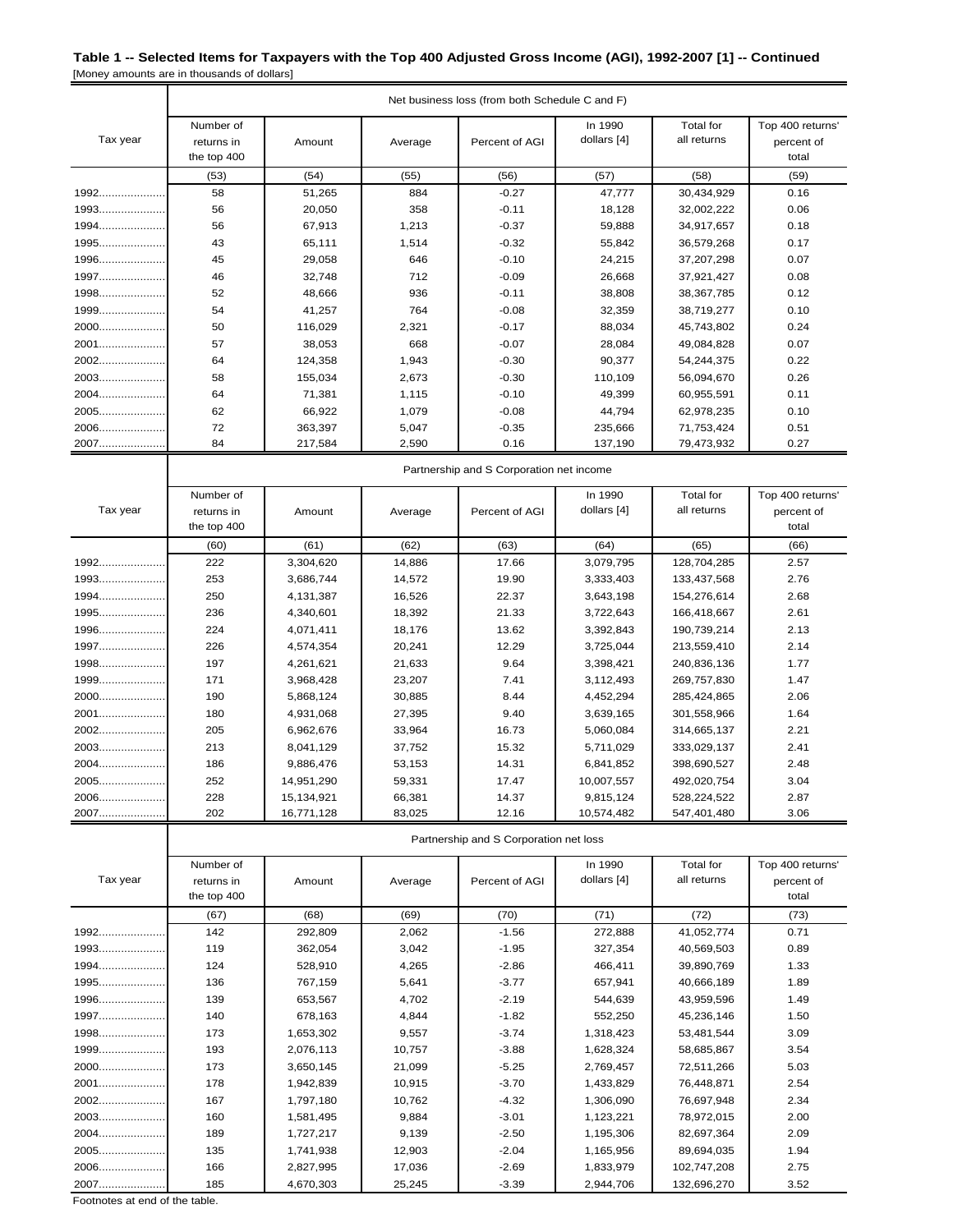|          | Total statutory adjustments            |                                                |         |                |                        |                                 |                                         |  |  |
|----------|----------------------------------------|------------------------------------------------|---------|----------------|------------------------|---------------------------------|-----------------------------------------|--|--|
| Tax year | Number of<br>returns in<br>the top 400 | Amount                                         | Average | Percent of AGI | In 1990<br>dollars [4] | <b>Total for</b><br>all returns | Top 400 returns'<br>percent of<br>total |  |  |
|          | (74)                                   | (75)                                           | (76)    | (77)           | (78)                   | (79)                            | (80)                                    |  |  |
| 1992     | 169                                    | 7,149                                          | 42      | 0.04           | 6,663                  | 35,464,254                      | 0.02                                    |  |  |
| 1993     | 189                                    | 10,279                                         | 54      | 0.06           | 9,294                  | 36,624,273                      | 0.03                                    |  |  |
| $1994$   | 248                                    | 14,418                                         | 58      | 0.08           | 12,714                 | 39,103,321                      | 0.04                                    |  |  |
| 1995     | 255                                    | 14,725                                         | 58      | 0.07           | 12,628                 | 41,139,577                      | 0.04                                    |  |  |
| 1996     | 245                                    | 16,300                                         | 67      | 0.05           | 13,583                 | 42,646,933                      | 0.04                                    |  |  |
| 1997     | 238                                    | 17,432                                         | 73      | 0.05           | 14,196                 | 46,954,680                      | 0.04                                    |  |  |
| 1998     | 249                                    | 14,777                                         | 59      | 0.03           | 11,784                 | 51,530,709                      | 0.03                                    |  |  |
| 1999     | 217                                    | 22,758                                         | 105     | 0.04           | 17,850                 | 56,698,800                      | 0.04                                    |  |  |
| 2000     | 223                                    | 34,077                                         | 153     | 0.05           | 25,855                 | 58,609,518                      | 0.06                                    |  |  |
| 2001     | 219                                    | 37,030                                         | 169     | 0.07           | 27,328                 | 60,572,768                      | 0.06                                    |  |  |
| 2002     | 216                                    | 17,635                                         | 82      | 0.04           | 12,816                 | 77,161,432                      | 0.02                                    |  |  |
| 2003     | 218                                    | 18,925                                         | 87      | 0.04           | 13,441                 | 87,575,677                      | 0.02                                    |  |  |
| 2004     | 229                                    | 15,690                                         | 69      | 0.02           | 10,858                 | 98,046,679                      | 0.02                                    |  |  |
| 2005     | 276                                    | 153,441                                        | 556     | 0.18           | 102,705                | 109,396,547                     | 0.14                                    |  |  |
| 2006     | 287                                    | 176,875                                        | 616     | 0.17           | 114,705                | 113,845,357                     | 0.16                                    |  |  |
| 2007     | 297                                    | 243,333                                        | 819     | 0.18           | 153,426                | 123,020,191                     | 0.20                                    |  |  |
|          |                                        | Total itemized deductions claimed on Form 1040 |         |                |                        |                                 |                                         |  |  |
|          | Number of                              |                                                |         | Percent of     | In 1990                | Total for                       | Top 400 returns'                        |  |  |
| Tax year | returns in                             | Amount                                         | Average | itemized       | dollars [4]            | all returns                     | percent of                              |  |  |
|          | the top 400                            |                                                |         | deductions     |                        |                                 | total                                   |  |  |
|          | (81)                                   | (82)                                           | (83)    | (84)           | (85)                   | (86)                            | (87)                                    |  |  |
| 1992     | 400**                                  | 1,832,264                                      | 4,581   | 80.63          | 1,707,609              | 481,945,631                     | 0.38                                    |  |  |
| 1993     | 400**                                  | 2,256,254                                      | 5,641   | 83.73          | 2,040,013              | 490,403,708                     | 0.46                                    |  |  |
| $1994$   | 400**                                  | 2,243,299                                      | 5,608   | 83.38          | 1,978,218              | 493,654,068                     | 0.45                                    |  |  |
| 1995     | 394                                    | 2,304,947                                      | 5,850   | 82.28          | 1,976,798              | 527,374,034                     | 0.44                                    |  |  |
| 1996     | 400**                                  | 3,600,586                                      | 9,001   | 82.91          | 3,000,489              | 572,541,293                     | 0.63                                    |  |  |
| 1997     | 400**                                  | 4,255,766                                      | 10,639  | 82.54          | 3,465,608              | 620,810,172                     | 0.69                                    |  |  |
| 1998     | 394                                    | 5,050,380                                      | 12,818  | 83.98          | 4,027,416              | 676,460,336                     | 0.75                                    |  |  |
| 1999     | 400**                                  | 6,381,236                                      | 15,953  | 83.98          | 5,004,891              | 741,376,847                     | 0.86                                    |  |  |
| 2000     | 400**                                  | 9,348,219                                      | 23,371  | 84.67          | 7,092,731              | 822,360,510                     | 1.14                                    |  |  |
| 2001     | 392                                    | 7,902,719                                      | 20,160  | 86.39          | 5,832,265              | 884,528,260                     | 0.89                                    |  |  |
| 2002     | 392                                    | 5,672,772                                      | 14,471  | 85.59          | 4,122,654              | 898,047,320                     | 0.63                                    |  |  |
| 2003     | 400**                                  | 7,099,025                                      | 17,748  | 84.76          | 5,041,921              | 901,864,834                     | 0.79                                    |  |  |
| 2004     | 400**                                  | 10,009,341                                     | 25,023  | 85.48          | 6,926,880              | 998,238,457                     | 1.00                                    |  |  |
| 2005     | 400**                                  | 12,142,594                                     | 30,356  | 85.72          | 8,127,573              | 1,121,810,935                   | 1.08                                    |  |  |

|          | Itemized deductions limitation         |           |         |                                      |                        |                          |                                         |  |  |  |
|----------|----------------------------------------|-----------|---------|--------------------------------------|------------------------|--------------------------|-----------------------------------------|--|--|--|
| Tax year | Number of<br>returns in<br>the top 400 | Amount    | Average | Percent of<br>itemized<br>deductions | In 1990<br>dollars [4] | Total for<br>all returns | Top 400 returns'<br>percent of<br>total |  |  |  |
|          | (88)                                   | (89)      | (90)    | (91)                                 | (92)                   | (93)                     | (94)                                    |  |  |  |
| 1992     | 400**                                  | 440,036   | 1,100   | 19.37                                | 410,099                | 12,751,272               | 3.45                                    |  |  |  |
| 1993     | 400**                                  | 438,500   | 1,096   | 16.27                                | 396,474                | 12,755,843               | 3.44                                    |  |  |  |
| 1994     | 400**                                  | 447,241   | 1,118   | 16.62                                | 394,393                | 13,356,396               | 3.35                                    |  |  |  |
| 1995     | 394                                    | 496,269   | 1,260   | 17.72                                | 425,617                | 15,557,237               | 3.19                                    |  |  |  |
| 1996     | 400**                                  | 742,314   | 1,856   | 17.09                                | 618,595                | 19,082,977               | 3.89                                    |  |  |  |
| 1997     | 400**                                  | 900,051   | 2,250   | 17.46                                | 732,940                | 23,263,469               | 3.87                                    |  |  |  |
| 1998     | 393                                    | 963,298   | 2,451   | 16.02                                | 768,180                | 26,948,018               | 3.57                                    |  |  |  |
| 1999     | 394                                    | 1,217,595 | 3,090   | 16.02                                | 954,977                | 31,965,547               | 3.81                                    |  |  |  |
| 2000     | 400 **                                 | 1,693,078 | 4,233   | 15.33                                | 1,284,581              | 38,066,131               | 4.45                                    |  |  |  |
| 2001     | 392                                    | 1,244,910 | 3,176   | 13.61                                | 918,753                | 30,982,180               | 4.02                                    |  |  |  |
| 2002     | 392                                    | 955.409   | 2,437   | 14.41                                | 694,338                | 26,986,526               | 3.54                                    |  |  |  |
| 2003     | 400**                                  | 1,276,806 | 3,192   | 15.24                                | 906,822                | 28,947,046               | 4.41                                    |  |  |  |
| 2004     | 400**                                  | 1,700,673 | 4,252   | 14.52                                | 1,176,936              | 36,761,913               | 4.63                                    |  |  |  |
| 2005     | 400 **                                 | 2,023,546 | 5,059   | 14.28                                | 1,354,449              | 45,323,612               | 4.46                                    |  |  |  |
| 2006     | 400**                                  | 1,692,441 | 4,231   | 9.36                                 | 1,097,562              | 35, 152, 244             | 4.81                                    |  |  |  |
| 2007     | 393                                    | 2,119,880 | 5,394   | 9.85                                 | 1,336,620              | 39,101,872               | 5.42                                    |  |  |  |

2006..................... 400 \*\* 16,391,842 40,980 90.64 10,630,248 1,229,237,288 1.33 2007..................... 393 19,410,234 49,390 90.15 12,238,483 1,333,036,542 1.46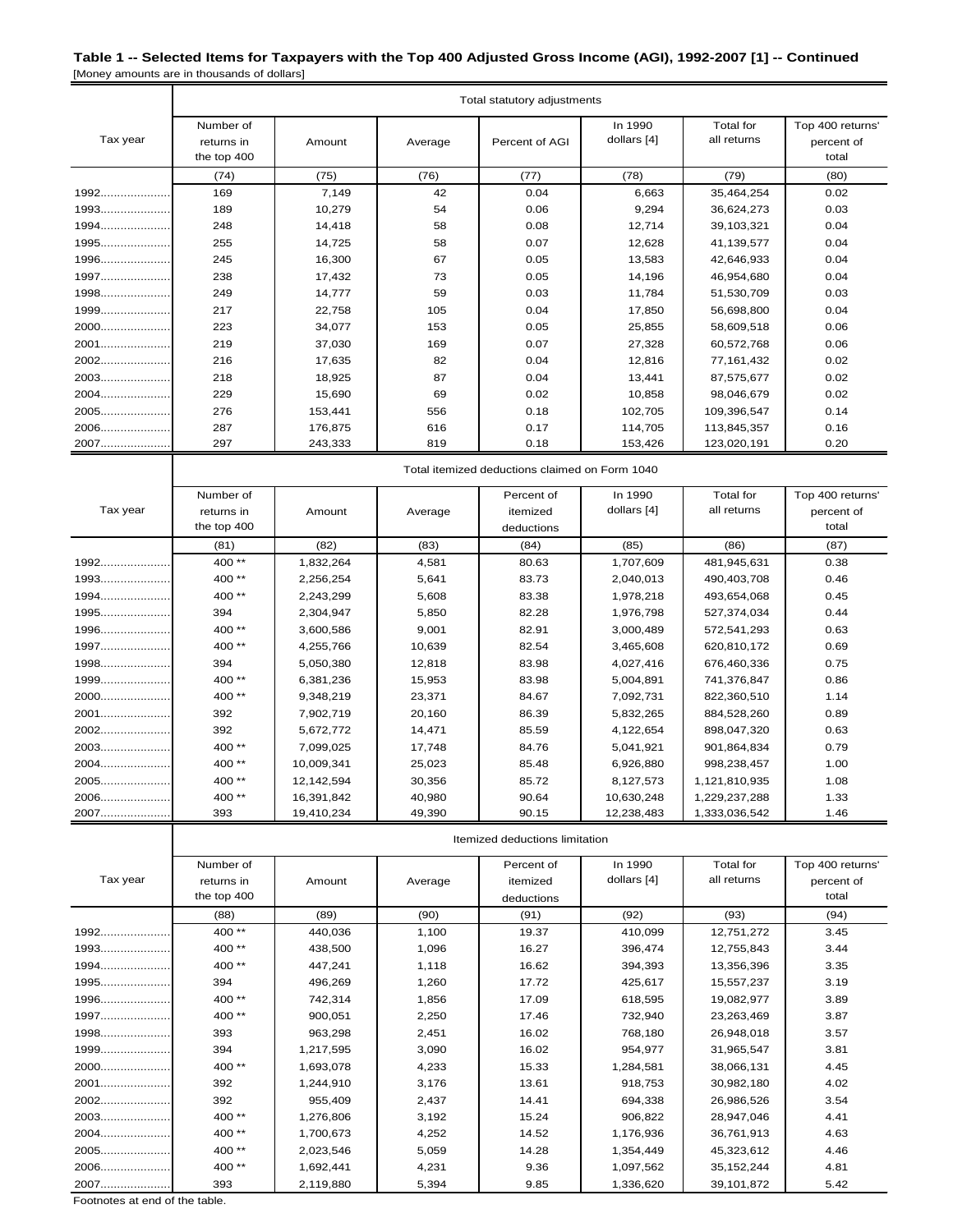|          | Taxes paid deduction    |           |         |                               |             |                  |                  |  |
|----------|-------------------------|-----------|---------|-------------------------------|-------------|------------------|------------------|--|
|          | Number of               |           |         | Percent of                    | In 1990     | <b>Total</b> for | Top 400 returns' |  |
| Tax year | returns in              | Amount    | Average | itemized                      | dollars [4] | all returns      | percent of       |  |
|          | the top 400             |           |         | deductions                    |             |                  | total            |  |
|          | (95)                    | (96)      | (97)    | (98)                          | (99)        | (100)            | (101)            |  |
| 1992     | 400**                   | 1,075,363 | 2,688   | 47.32                         | 1,002,202   | 160,452,525      | 0.67             |  |
| $1993$   | 393                     | 1,103,936 | 2,809   | 40.97                         | 998,134     | 169,850,372      | 0.65             |  |
| 1994     | 400**                   | 883,201   | 2,208   | 32.83                         | 778,837     | 175,847,631      | 0.50             |  |
| 1995     | 390                     | 1,063,870 | 2,728   | 37.98                         | 912,410     | 188,643,888      | 0.56             |  |
| 1996     | 394                     | 1,417,642 | 3,598   | 32.64                         | 1,181,368   | 203,775,741      | 0.70             |  |
| 1997     | 400**                   | 1,491,390 | 3,728   | 28.93                         | 1,214,487   | 220,628,058      | 0.68             |  |
| 1998     | 393                     | 1,553,566 | 3,953   | 25.83                         | 1,238,888   | 241,782,812      | 0.64             |  |
| 1999     | 392                     | 1,867,109 | 4,763   | 24.57                         | 1,464,399   | 265,365,133      | 0.70             |  |
| 2000     | 400**                   | 3,073,794 | 7,684   | 27.84                         | 2,332,165   | 294,711,547      | 1.04             |  |
| 2001     | 387                     | 2,207,999 | 5,705   | 24.14                         | 1,629,519   | 307,974,817      | 0.72             |  |
| 2002     | 390                     | 1,755,690 | 4,502   | 26.49                         | 1,275,938   | 302,653,989      | 0.58             |  |
| 2003     | 400**                   | 2,122,963 | 5,307   | 25.35                         | 1,507,786   | 310,896,704      | 0.68             |  |
| 2004     | 400**                   | 2,830,805 | 7,077   | 24.17                         | 1,959,035   | 362,608,853      | 0.78             |  |
| 2005     | 400**                   | 3,679,185 | 9,198   | 25.97                         | 2,462,640   | 400,390,045      | 0.92             |  |
| 2006     | 400**                   | 4,614,691 | 11,537  | 25.52                         | 2,992,666   | 432,774,100      | 1.07             |  |
| 2007     | 391                     | 5,436,089 | 13,903  | 25.25                         | 3,427,547   | 465,880,541      | 1.17             |  |
|          | Interest paid deduction |           |         |                               |             |                  |                  |  |
|          | Number of               |           |         | Percent of                    | In 1990     | <b>Total for</b> | Top 400 returns' |  |
| Tax year | returns in              | Amount    | Average | itemized                      | dollars [4] | all returns      | percent of       |  |
|          | the top 400             |           |         | deductions                    |             |                  | total            |  |
|          | (102)                   | (103)     | (104)   | (105)                         | (106)       | (107)            | (108)            |  |
| 1992     | 332                     | 417,411   | 1,257   | 18.37                         | 389,013     | 208,655,776      | 0.20             |  |
| 1993     | 327                     | 519,187   | 1,588   | 19.27                         | 469,428     | 200,189,793      | 0.26             |  |
| 1994     | 329                     | 584,225   | 1,776   | 21.71                         | 515,189     | 197,240,013      | 0.30             |  |
| 1995     | 327                     | 574,304   | 1,756   | 20.50                         | 492,542     | 215,077,974      | 0.27             |  |
| 1996     | 336                     | 548,764   | 1,633   | 12.64                         | 457,303     | 233, 150, 728    | 0.24             |  |
| 1997     | 342                     | 759,779   | 2,222   | 14.74                         | 618,712     | 250,599,197      | 0.30             |  |
| 1998     | 340                     | 872,425   | 2,566   | 14.51                         | 695,713     | 271,624,314      | 0.32             |  |
| 1999     | 358                     | 1,128,802 | 3,153   | 14.85                         | 885,335     | 291,552,907      | 0.39             |  |
| 2000     | 365                     | 1,785,187 | 4,891   | 16.17                         | 1,354,467   | 322,931,506      | 0.55             |  |
| 2001     | 343                     | 1,631,385 | 4,756   | 17.83                         | 1,203,974   | 349,900,751      | 0.47             |  |
| 2002     | 351                     | 916,434   | 2,611   | 13.83                         | 666,013     | 351,495,773      | 0.26             |  |
| 2003     | 353                     | 1,087,138 | 3,080   | 12.98                         | 772,115     | 340,319,125      | 0.32             |  |
| 2004     | 358                     | 1,066,382 | 2,979   | 9.11                          | 737,981     | 356,355,994      | 0.30             |  |
| 2005     | 362                     | 2,272,802 | 6,278   | 16.04                         | 1,521,287   | 405,718,259      | 0.56             |  |
| 2006     | 354                     | 3,069,162 | 8,670   | 16.97                         | 1,990,377   | 470,474,844      | 0.65             |  |
| 2007     | 367                     | 3,651,229 | 9,949   | 16.96                         | 2,302,162   | 524,790,200      | 0.70             |  |
|          |                         |           |         | Total contributions deduction |             |                  |                  |  |

| Tax year | Number of<br>returns in<br>the top 400 | Amount     | Average | Percent of<br>itemized<br>deductions | In 1990<br>dollars [4] | Total for<br>all returns | Top 400 returns'<br>percent of<br>total |
|----------|----------------------------------------|------------|---------|--------------------------------------|------------------------|--------------------------|-----------------------------------------|
|          | (109)                                  | (110)      | (111)   | (112)                                | (113)                  | (114)                    | (115)                                   |
| 1992     | 392                                    | 656,663    | 1,675   | 28.90                                | 611,988                | 63,843,281               | 1.03                                    |
|          | 385                                    | 1,010,312  | 2,624   | 37.49                                | 913,483                | 68,354,293               | 1.48                                    |
| $1994$   | 391                                    | 1,168,191  | 2,988   | 43.42                                | 1,030,151              | 70,544,542               | 1.66                                    |
| 1995     | 386                                    | 1,131,003  | 2,930   | 40.38                                | 969,986                | 74,991,519               | 1.51                                    |
| 1996     | 388                                    | 2,351,424  | 6,060   | 54.14                                | 1,959,520              | 86,159,305               | 2.73                                    |
| $1997$   | 394                                    | 2,859,871  | 7,259   | 55.47                                | 2,328,885              | 99,191,962               | 2.88                                    |
| 1998     | 389                                    | 3,555,211  | 9,139   | 59.12                                | 2,835,096              | 109,240,078              | 3.25                                    |
| $1999$   | 387                                    | 4,536,193  | 11,721  | 59.70                                | 3,557,798              | 125,798,548              | 3.61                                    |
| 2000     | 400**                                  | 6,063,718  | 15,159  | 54.92                                | 4,600,696              | 140,681,631              | 4.31                                    |
| 2001     | 386                                    | 5,066,754  | 13,126  | 55.39                                | 3,739,302              | 139,241,476              | 3.64                                    |
| 2002     | 385                                    | 3,624,230  | 9,414   | 54.68                                | 2,633,888              | 140,571,365              | 2.58                                    |
| 2003     | 388                                    | 4,652,030  | 11,990  | 55.54                                | 3,303,999              | 145,702,137              | 3.19                                    |
| 2004     | 391                                    | 7,334,681  | 18,759  | 62.64                                | 5,075,904              | 165,564,388              | 4.43                                    |
| 2005     | 393                                    | 7,558,864  | 19,234  | 53.36                                | 5,059,481              | 183,390,686              | 4.12                                    |
| 2006     | 393                                    | 9,692,724  | 24,663  | 53.60                                | 6,285,813              | 186,646,644              | 5.19                                    |
| 2007     | 389                                    | 11,091,282 | 28,512  | 51.52                                | 6,993,242              | 193,603,968              | 5.73                                    |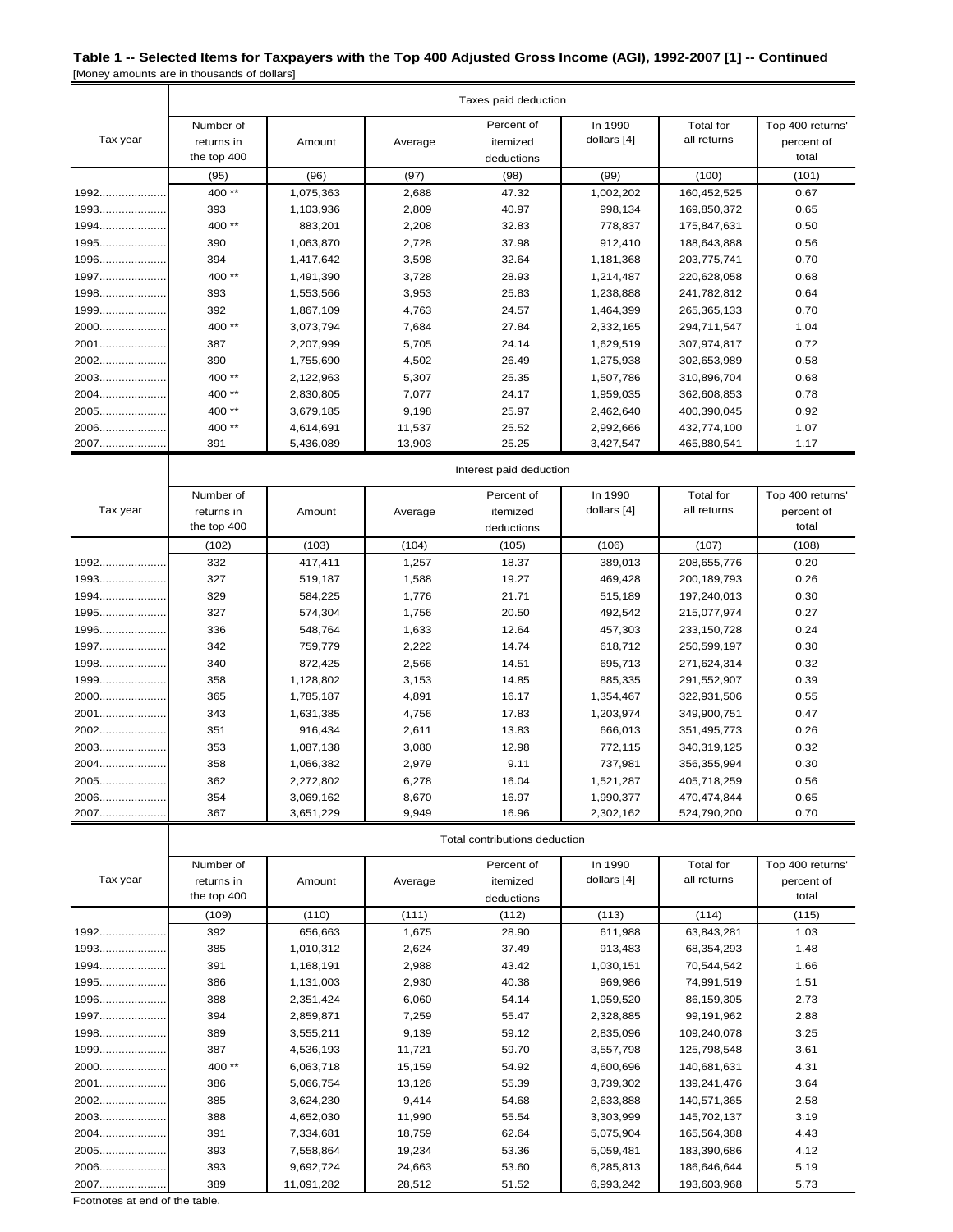|          | Net limited miscellaneous deductions   |         |         |                                      |                        |                                 |                                         |  |  |
|----------|----------------------------------------|---------|---------|--------------------------------------|------------------------|---------------------------------|-----------------------------------------|--|--|
| Tax year | Number of<br>returns in<br>the top 400 | Amount  | Average | Percent of<br>itemized<br>deductions | In 1990<br>dollars [4] | <b>Total</b> for<br>all returns | Top 400 returns'<br>percent of<br>total |  |  |
|          | (116)                                  | (117)   | (118)   | (119)                                | (120)                  | (121)                           | (122)                                   |  |  |
| 1992     | 23                                     | 40,867  | 1,777   | 1.80                                 | 38,087                 | 27,118,104                      | 0.15                                    |  |  |
| 1993     | 37                                     | 49,547  | 1,339   | 1.84                                 | 44,799                 | 28,763,926                      | 0.17                                    |  |  |
| $1994$   | 23                                     | 23,147  | 1,006   | 0.86                                 | 20,412                 | 29,496,003                      | 0.08                                    |  |  |
| 1995     | 26                                     | 31,236  | 1,201   | 1.12                                 | 26,789                 | 31,027,496                      | 0.10                                    |  |  |
| $1996$   | 27                                     | 24,334  | 901     | 0.56                                 | 20,279                 | 34,042,566                      | 0.07                                    |  |  |
| 1997     | 25                                     | 42,205  | 1,688   | 0.82                                 | 34,369                 | 37,426,844                      | 0.11                                    |  |  |
| 1998     | 18                                     | 28,163  | 1,565   | 0.47                                 | 22,459                 | 40,546,291                      | 0.07                                    |  |  |
| 1999     | 21                                     | 60,456  | 2,879   | 0.80                                 | 47,416                 | 44,730,274                      | 0.14                                    |  |  |
| 2000     | 32                                     | 116,717 | 3,647   | 1.06                                 | 88,556                 | 51,241,173                      | 0.23                                    |  |  |
| 2001     | 37                                     | 154,433 | 4,174   | 1.69                                 | 113.972                | 57,909,182                      | 0.27                                    |  |  |
| $2002$   | 35                                     | 157,700 | 4,506   | 2.38                                 | 114,608                | 63,551,146                      | 0.25                                    |  |  |
| $2003$   | 31                                     | 155,398 | 5,013   | 1.86                                 | 110,368                | 63,181,572                      | 0.25                                    |  |  |
| $2004$   | 33                                     | 208,127 | 6,307   | 1.78                                 | 144,033                | 68,533,122                      | 0.30                                    |  |  |
| 2005     | 35                                     | 227,431 | 6,498   | 1.61                                 | 152,229                | 76,183,408                      | 0.30                                    |  |  |
| 2006     | 44                                     | 325,744 | 7,403   | 1.80                                 | 211,247                | 76,666,241                      | 0.42                                    |  |  |
| 2007     | 41                                     | 437,658 | 10,675  | 2.03                                 | 275,951                | 85,217,982                      | 0.51                                    |  |  |

|          | Number of   |         |         | Percent of | In 1990     | Total for   | Top 400 returns' |
|----------|-------------|---------|---------|------------|-------------|-------------|------------------|
| Tax year | returns in  | Amount  | Average | itemized   | dollars [4] | all returns | percent of       |
|          | the top 400 |         |         | deductions |             |             | total            |
|          | (123)       | (124)   | (125)   | (126)      | (127)       | (128)       | (129)            |
| 1992     | 23          | 81,944  | 3,563   | 3.61       | 76,369      | 2,411,721   | 3.40             |
| $1993$   | 34          | 2,177   | 64      | 0.08       | 1,968       | 2,769,771   | 0.08             |
| 1994     | 25          | 31,777  | 1,271   | 1.18       | 28,022      | 3,571,981   | 0.89             |
| 1995     | 19          | 803     | 42      | 0.03       | 688         | 4,450,123   | 0.02             |
| 1996     | 24          | 736     | 31      | 0.02       | 613         | 4,614,234   | 0.02             |
| 1997     | 17          | 2,572   | 151     | 0.05       | 2,095       | 5,880,372   | 0.04             |
| 1998     | 19          | 4,314   | 227     | 0.07       | 3,440       | 7,037,020   | 0.06             |
| 1999     | 16          | 6,272   | 392     | 0.08       | 4,919       | 9,194,694   | 0.07             |
| 2000     | 16          | 1,881   | 118     | 0.02       | 1,427       | 10,570,755  | 0.02             |
| 2001     | 19          | 87,060  | 4,582   | 0.95       | 64,251      | 11,665,756  | 0.75             |
| 2002     | 15          | 174,126 | 11,608  | 2.63       | 126,545     | 13,190,741  | 1.32             |
| 2003     | 17          | 358,300 | 21,076  | 4.28       | 254,474     | 13,100,751  | 2.73             |
| 2004     | 131         | 270,018 | 2,061   | 2.31       | 186,863     | 16,924,756  | 1.60             |
| 2005     | 175         | 426,716 | 2,438   | 3.01       | 285,620     | 19,114,049  | 2.23             |
| 2006     | 192         | 381,963 | 1,989   | 2.11       | 247,706     | 21,987,875  | 1.74             |
| 2007     | 208         | 913,855 | 4,394   | 4.24       | 576,201     | 23,961,243  | 3.81             |

Total unlimited miscellaneous deductions

Taxable income

| Tax year | Number of<br>returns in<br>the top 400 | Amount      | Average | In 1990<br>dollars [4] | Total for<br>all returns | Top 400 returns'<br>percent of<br>total |
|----------|----------------------------------------|-------------|---------|------------------------|--------------------------|-----------------------------------------|
|          | (130)                                  | (131)       | (132)   | (133)                  | (134)                    | (135)                                   |
| 1992     | 400                                    | 16,883,751  | 42,209  | 15,735,090             | 2,395,695,907            | 0.70                                    |
| 1993     | 400**                                  | 16,277,681  | 40,694  | 14,717,614             | 2,453,542,706            | 0.66                                    |
| 1994     | 400**                                  | 16,229,104  | 40,573  | 14,311,380             | 2,597,980,066            | 0.62                                    |
| 1995     | 400                                    | 18,040,169  | 45,100  | 15,471,843             | 2,813,826,386            | 0.64                                    |
| 1996     | 400**                                  | 26,284,026  | 65,710  | 21,903,355             | 3,089,667,389            | 0.85                                    |
| 1997     | 400                                    | 32,961,052  | 82,403  | 26,841,247             | 3,429,109,165            | 0.96                                    |
| 1998     | 400                                    | 39,144,688  | 97,862  | 31,215,860             | 3,780,838,200            | 1.04                                    |
| $1999$   | $400**$                                | 47,165,706  | 117,914 | 36,992,711             | 4,136,119,714            | 1.14                                    |
| 2000     | 400 **                                 | 60,219,004  | 150,548 | 45,689,684             | 4,544,242,424            | 1.33                                    |
| 2001     | $400**$                                | 44,536,876  | 111,342 | 32,868,543             | 4,268,506,425            | 1.04                                    |
| 2002     | 400**                                  | 35,966,789  | 89,917  | 26,138,655             | 4,096,127,651            | 0.88                                    |
| $2003$   | $400**$                                | 45,421,173  | 113,553 | 32,259,356             | 4,200,218,439            | 1.08                                    |
| 2004     | 400**                                  | 59,104,404  | 147,761 | 40,902,702             | 4,670,165,637            | 1.27                                    |
| 2005     | $400**$                                | 73,437,178  | 183,593 | 49,154,737             | 5,137,165,874            | 1.43                                    |
| 2006     | 400**                                  | 88,980,271  | 222,451 | 57,704,456             | 5,579,145,443            | 1.59                                    |
| 2007     | 400**                                  | 118,496,337 | 296,241 | 74,713,958             | 6,063,263,892            | 1.95                                    |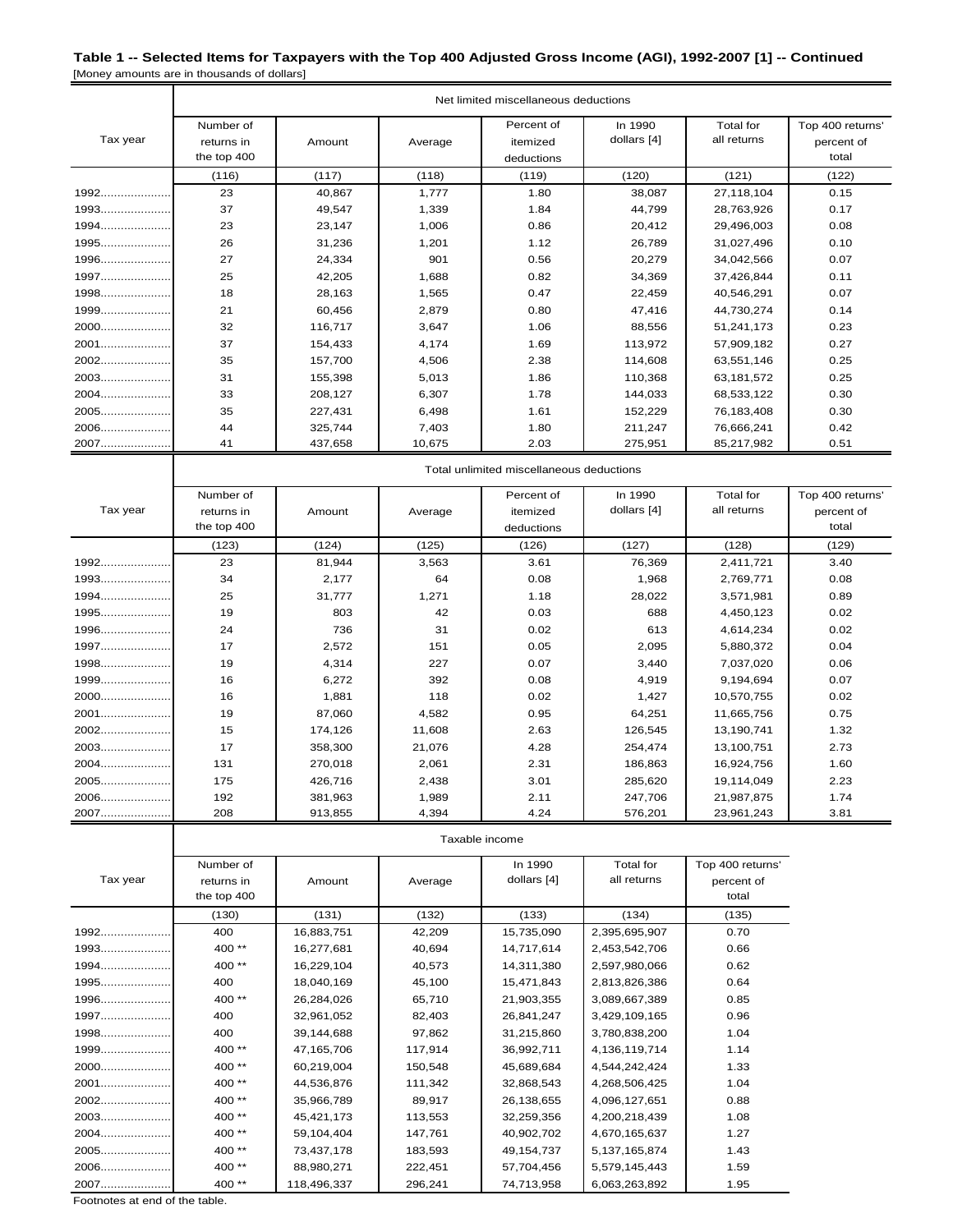|                  | Alternative minimum tax |                      |                |                    |                          |                  |  |  |  |
|------------------|-------------------------|----------------------|----------------|--------------------|--------------------------|------------------|--|--|--|
|                  | Number of               |                      |                | In 1990            | <b>Total</b> for         | Top 400 returns' |  |  |  |
| Tax year         | returns in              | Amount               | Average        | dollars [4]        | all returns              | percent of       |  |  |  |
|                  | the top 400             |                      |                |                    |                          | total            |  |  |  |
|                  | (136)                   | (137)                | (138)          | (139)              | (140)                    | (141)            |  |  |  |
| $1992$           | 21                      | 14,982               | 713            | 13,962             | 1,357,063                | 1.10             |  |  |  |
| 1993             | 75                      | 34,636               | 462            | 31,317             | 2,052,790                | 1.69             |  |  |  |
| 1994             | 63                      | 26,102               | 414            | 23,018             | 2,212,094                | 1.18             |  |  |  |
| 1995             | 55                      | 23,178               | 421            | 19,879             | 2,290,576                | 1.01             |  |  |  |
| 1996             | 69                      | 43,086               | 624            | 35,905             | 2,812,746                | 1.53             |  |  |  |
| $1997$<br>$1998$ | 85<br>83                | 40,255               | 474            | 32,781             | 4,005,101                | 1.01             |  |  |  |
| 1999             | 60                      | 40,607<br>42,954     | 489<br>716     | 32,382<br>33,690   | 5,014,549<br>6,477,697   | 0.81<br>0.66     |  |  |  |
| 2000             | 91                      | 126,799              | 1,393          | 96,205             | 9,600,840                | 1.32             |  |  |  |
| 2001             | 83                      | 99,574               | 1,200          | 73,486             | 6,756,705                | 1.47             |  |  |  |
| 2002             | 85                      | 40,245               | 473            | 29,248             | 6,853,901                | 0.59             |  |  |  |
| 2003             | 82                      | 64,108               | 782            | 45,531             | 9,469,803                | 0.68             |  |  |  |
| 2004             | 98                      | 106,532              | 1,087          | 73,725             | 13,029,239               | 0.82             |  |  |  |
| 2005             | 105                     | 146,788              | 1,398          | 98,251             | 17,421,071               | 0.84             |  |  |  |
| 2006             | 139                     | 308,237              | 2,218          | 199,894            | 21,564,586               | 1.43             |  |  |  |
| 2007             | 144                     | 309,335              | 2,148          | 195,041            | 24,109,512               | 1.28             |  |  |  |
|                  |                         | <b>Total credits</b> |                |                    |                          |                  |  |  |  |
|                  | Number of               |                      |                | In 1990            | <b>Total</b> for         | Top 400 returns' |  |  |  |
| Tax year         | returns in              | Amount               | Average        | dollars [4]        | all returns              | percent of       |  |  |  |
|                  | the top 400             |                      |                |                    |                          | total            |  |  |  |
|                  | (142)                   | (143)                | (144)          | (145)              | (146)                    | (147)            |  |  |  |
| 1992             | 250                     | 136,855              | 547            | 127,544            | 5,690,280                | 2.41             |  |  |  |
| 1993             | 281                     | 140,218              | 499            | 126,780            | 5,858,492                | 2.39             |  |  |  |
| 1994             | 296                     | 163,584              | 553            | 144,254            | 6,141,494                | 2.66             |  |  |  |
| 1995             | 300                     | 163,427              | 545            | 140,160            | 6,894,461                | 2.37             |  |  |  |
| 1996             | 315                     | 216,846              | 688            | 180,705            | 7,740,814                | 2.80             |  |  |  |
| 1997             | 314                     | 145,930              | 465            | 118,835            | 8,410,868                | 1.74             |  |  |  |
| 1998             | 298                     | 159,990              | 537            | 127,584            | 27,823,908               | 0.58             |  |  |  |
| 1999             | 327                     | 204,402              | 625            | 160,315            | 33,974,279               | 0.60             |  |  |  |
| 2000             | 336                     | 297,213              | 885            | 225,503            | 35,753,613               | 0.83             |  |  |  |
| 2001             | 339                     | 186,559              | 550            | 137,682            | 44,160,998               | 0.42             |  |  |  |
| 2002             | 295                     | 358,785              | 1,216          | 260,745            | 38,747,463               | 0.93             |  |  |  |
| 2003             | 309                     | 330,084              | 1,068          | 234,434            | 41,069,375               | 0.80             |  |  |  |
| 2004<br>2005.    | 330<br>347              | 434,705<br>605,701   | 1,317          | 300,834            | 51,599,346               | 0.84             |  |  |  |
| 2006             |                         |                      | 1,746          | 405,422<br>569,358 | 54,571,100               | 1.11             |  |  |  |
| 2007             | 343<br>370              | 877,951<br>1,634,302 | 2,560<br>4,417 | 1,030,455          | 58,141,809<br>62,630,766 | 1.51<br>2.61     |  |  |  |
|                  |                         |                      |                | Foreign tax credit |                          |                  |  |  |  |
|                  | Number of               |                      |                | In 1990            | <b>Total for</b>         | Top 400 returns' |  |  |  |
| Tax year         | returns in              | Amount               | Average        | dollars [4]        | all returns              | percent of       |  |  |  |
|                  | the top 400             |                      |                |                    |                          | total            |  |  |  |
|                  | (148)                   | (149)                | (150)          | (151)              | (152)                    | (153)            |  |  |  |
| 1992             | 217                     | 110,307              | 508            | 102,803            | 2,047,275                | 5.39             |  |  |  |
| 1993             | 244                     | 110,836              | 454            | 100,213            | 2,217,865                | 5.00             |  |  |  |
| 1994             | 256                     | 126,009              | 492            | 111,119            | 2,308,948                | 5.46             |  |  |  |
| 1995             | 268                     | 133,344              | 498            | 114,360            | 2,965,313                | 4.50             |  |  |  |
| 1996             | 296                     | 183,957              | 621            | 153,298            | 3,538,835                | 5.20             |  |  |  |
| 1997             | 293                     | 116,879              | 399            | 95,178             | 4,073,461                | 2.87             |  |  |  |
| 1998             | 273                     | 118,132              | 433            | 94,205             | 4,677,022                | 2.53             |  |  |  |
| 1999             | 300                     | 177,530              | 592            | 139,239            | 4,941,010                | 3.59             |  |  |  |
| 2000             | 320                     | 277,103              | 866            | 210,245            | 5,990,360                | 4.63             |  |  |  |
| 2001             | 308                     | 168,462              | 547            | 124,327            | 6,254,559                | 2.69             |  |  |  |

2002..................... 264 303,975 1,151 220,912 5,933,600 5.12 2003..................... 282 270,953 961 192,439 5,805,555 4.67 2004..................... 314 382,270 1,217 264,546 6,757,994 5.66 2005..................... 324 553,084 1,707 370,203 9,361,989 5.91 2006..................... 321 821,302 2,559 532,621 10,958,470 7.49

2007..................... 357 1,565,160 4,384 986,860 15,435,196 10.14 Footnotes at end of the table.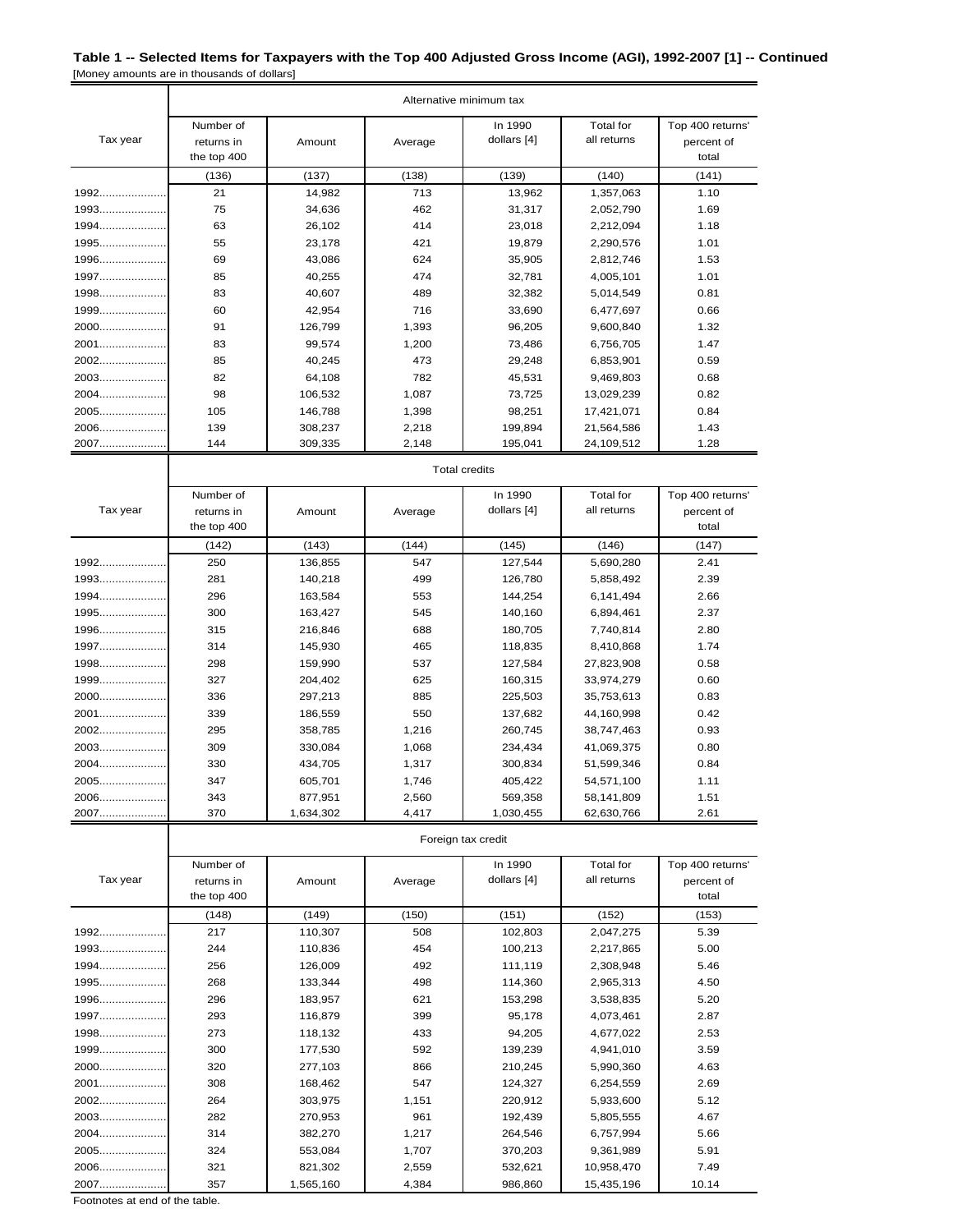| General business credit |                                        |        |         |                        |                          |                                         |  |
|-------------------------|----------------------------------------|--------|---------|------------------------|--------------------------|-----------------------------------------|--|
| Tax year                | Number of<br>returns in<br>the top 400 | Amount | Average | In 1990<br>dollars [4] | Total for<br>all returns | Top 400 returns'<br>percent of<br>total |  |
|                         | (154)                                  | (155)  | (156)   | (157)                  | (158)                    | (159)                                   |  |
| 1992                    | 59                                     | 18,448 | 313     | 17,193                 | 574,633                  | 3.21                                    |  |
| 1993                    | 54                                     | 15,867 | 294     | 14,347                 | 578,304                  | 2.74                                    |  |
| $1994$                  | 78                                     | 21,456 | 275     | 18,921                 | 690.038                  | 3.11                                    |  |
| 1995                    | 82                                     | 14,339 | 175     | 12,297                 | 702,906                  | 2.04                                    |  |
| 1996                    | 77                                     | 9,919  | 129     | 8,266                  | 742,891                  | 1.34                                    |  |
| 1997                    | 62                                     | 8,691  | 140     | 7,077                  | 826,320                  | 1.05                                    |  |
| 1998                    | 72                                     | 19,943 | 277     | 15,903                 | 732,487                  | 2.72                                    |  |
| 1999                    | 82                                     | 7,805  | 95      | 6,121                  | 783,920                  | 1.00                                    |  |
| 2000                    | 61                                     | 3,979  | 65      | 3,019                  | 764,253                  | 0.52                                    |  |
| 2001                    | 79                                     | 8,209  | 104     | 6,058                  | 713,974                  | 1.15                                    |  |
| $2002$                  | 70                                     | 7,620  | 109     | 5,538                  | 750,855                  | 1.01                                    |  |
| 2003                    | 90                                     | 18,385 | 204     | 13,058                 | 612,744                  | 3.00                                    |  |
| $2004$                  | 90                                     | 15,540 | 173     | 10,754                 | 635,391                  | 2.45                                    |  |
| 2005                    | 111                                    | 32,026 | 289     | 21,436                 | 877,850                  | 3.65                                    |  |
| 2006                    | 107                                    | 47,808 | 447     | 31,004                 | 1,302,464                | 3.67                                    |  |
| 2007                    | 97                                     | 50,544 | 521     | 31,869                 | 845,539                  | 5.98                                    |  |

|          | Prior year minimum tax credit          |        |         |                        |                          |                                         |  |  |
|----------|----------------------------------------|--------|---------|------------------------|--------------------------|-----------------------------------------|--|--|
| Tax year | Number of<br>returns in<br>the top 400 | Amount | Average | In 1990<br>dollars [4] | Total for<br>all returns | Top 400 returns'<br>percent of<br>total |  |  |
|          | (160)                                  | (161)  | (162)   | (163)                  | (164)                    | (165)                                   |  |  |
| 1992     | 29                                     | 5,000  | 172     | 4,660                  | 283,960                  | 1.76                                    |  |  |
| $1993$   | 29                                     | 8,083  | 279     | 7,308                  | 256,340                  | 3.15                                    |  |  |
| $1994$   | 17                                     | 8,986  | 529     | 7,924                  | 376,558                  | 2.39                                    |  |  |
| 1995     | 25                                     | 9,939  | 398     | 8,524                  | 468,755                  | 2.12                                    |  |  |
| 1996     | 25                                     | 17,165 | 687     | 14,304                 | 669,545                  | 2.56                                    |  |  |
| $1997$   | 30                                     | 11.484 | 383     | 9,352                  | 681,282                  | 1.69                                    |  |  |
| 1998     | 25                                     | 9,905  | 396     | 7,899                  | 818,389                  | 1.21                                    |  |  |
| 1999     | 44                                     | 12,077 | 274     | 9,472                  | 996,461                  | 1.21                                    |  |  |
| 2000     | 35                                     | 11,681 | 334     | 8,863                  | 1,287,661                | 0.91                                    |  |  |
| 2001     | 19                                     | 6,324  | 333     | 4,667                  | 1,438,041                | 0.44                                    |  |  |
| 2002     | 22                                     | 7,169  | 326     | 5,210                  | 976,398                  | 0.73                                    |  |  |
| 2003     | 22                                     | 4,705  | 214     | 3,342                  | 916,538                  | 0.51                                    |  |  |
| $2004$   | 28                                     | 13,684 | 489     | 9,470                  | 902,000                  | 1.52                                    |  |  |
| 2005     | 38                                     | 18,199 | 479     | 12,181                 | 1,081,252                | 1.68                                    |  |  |
| 2006     | 18                                     | 4,323  | 240     | 2,803                  | 1,032,247                | 0.42                                    |  |  |
| 2007     | 25                                     | 8,257  | 330     | 5,206                  | 1,034,675                | 0.80                                    |  |  |

Tentative research credit [7]

| Tax year | Number of<br>returns in<br>the top 400 | Amount | Average | In 1990<br>dollars [4] | Total for<br>all returns | Top 400 returns'<br>percent of<br>total |
|----------|----------------------------------------|--------|---------|------------------------|--------------------------|-----------------------------------------|
|          | (166)                                  | (167)  | (168)   | (169)                  | (170)                    | (171)                                   |
| 1992     | 36                                     | 13,190 | 366     | 12,293                 | 65,900                   | 20.02                                   |
| 1993     | 31                                     | 12,019 | 388     | 10,867                 | 123,343                  | 9.74                                    |
| 1994     | 35                                     | 10,047 | 287     | 8,860                  | 95,833                   | 10.48                                   |
| 1995     | 35                                     | 5,023  | 144     | 4,308                  | 76,197                   | 6.59                                    |
| 1996     | 36                                     | 4,059  | 113     | 3,382                  | 61,864                   | 6.56                                    |
| 1997     | 28                                     | 6,519  | 233     | 5,308                  | 137,473                  | 4.74                                    |
| 1998     | 30                                     | 12,263 | 409     | 9,779                  | 122,884                  | 9.98                                    |
| 1999     | 33                                     | 2,322  | 70      | 1,821                  | 124,706                  | 1.86                                    |
| 2000     | 24                                     | 2,256  | 94      | 1,711                  | 96,402                   | 2.34                                    |
| 2001     | 33                                     | 4,875  | 148     | 3,597                  | 103,835                  | 4.69                                    |
| 2002     | 39                                     | 4,200  | 108     | 3,052                  | 171,934                  | 2.44                                    |
| 2003     | 38                                     | 10,116 | 266     | 7,184                  | 169,229                  | 5.98                                    |
| 2004     | 39                                     | 6,990  | 179     | 4,837                  | 240,861                  | 2.90                                    |
| 2005     | 54                                     | 12,122 | 224     | 8,114                  | 273,068                  | 4.44                                    |
| 2006     | 75                                     | 22,646 | 302     | 14,686                 | 387,959                  | 5.84                                    |
| 2007     | 78                                     | 24,610 | 316     | 15,517                 | 466,368                  | 5.28                                    |

Footnotes at end of the table.

 $\overline{\phantom{a}}$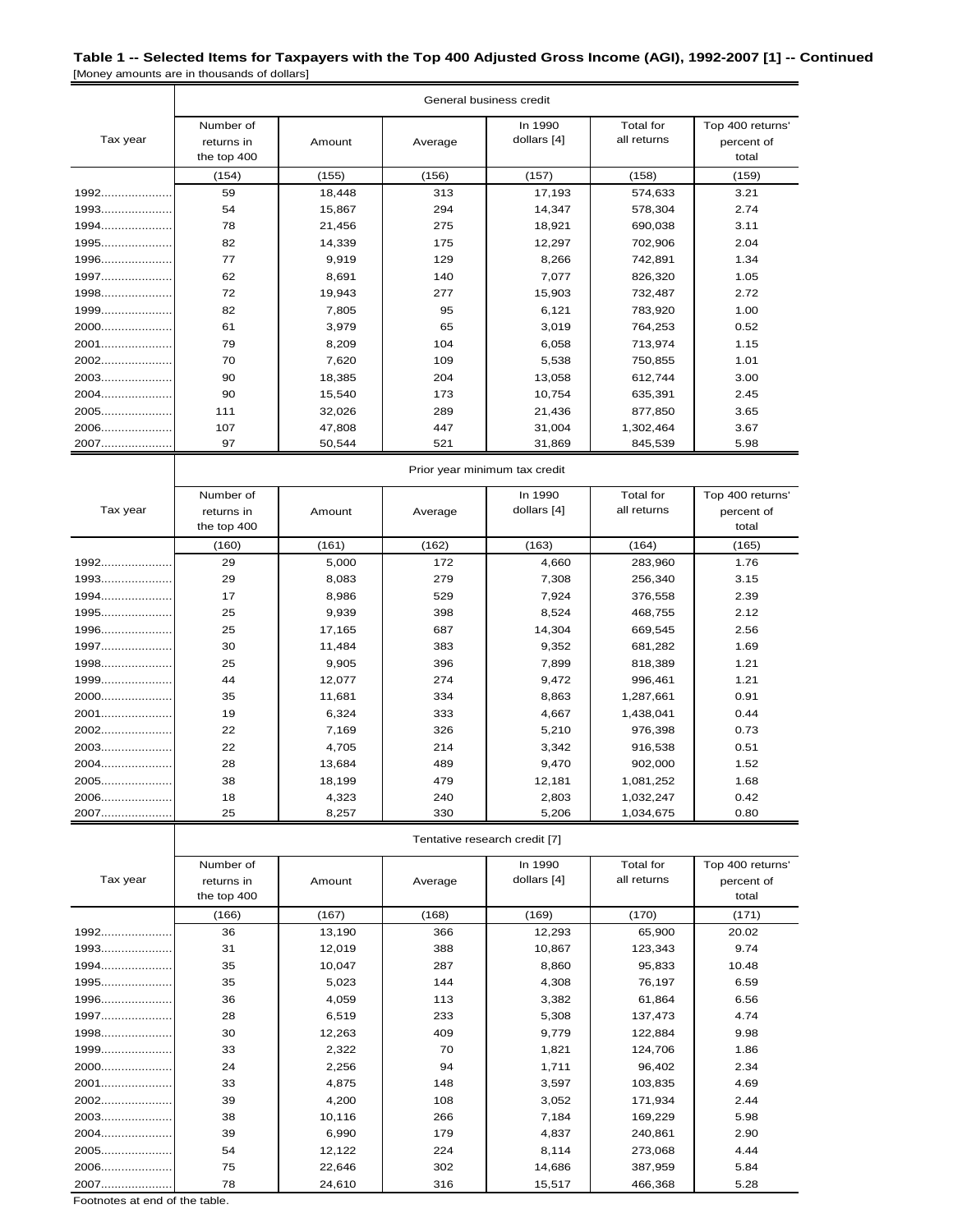| Income tax |             |            |         |             |               |                  |         |  |
|------------|-------------|------------|---------|-------------|---------------|------------------|---------|--|
|            |             |            |         |             |               |                  |         |  |
|            | Number of   |            |         | In 1990     | Total for     | Top 400 returns' |         |  |
| Tax year   | returns in  | Amount     | Average | dollars [4] | all returns   | percent of       | Percent |  |
|            | the top 400 |            |         |             |               | total            |         |  |
|            | (172)       | (173)      | (174)   | (175)       | (176)         | (177)            | (178)   |  |
|            | 400         | 4,936,897  | 12,342  | 4,601,023   | 476,238,785   | 1.04             | 26.38   |  |
| $1993$     | 400         | 5,437,295  | 13,593  | 4,916,180   | 502,787,806   | 1.08             | 29.35   |  |
| 1994       | 400         | 5,275,239  | 13.188  | 4.651.887   | 534.856.339   | 0.99             | 28.57   |  |
|            | 400**       | 6,088,571  | 15,221  | 5,221,759   | 588,419,030   | 1.03             | 29.93   |  |
| 1996       | 400**       | 8,309,376  | 20,773  | 6,924,480   | 658,244,750   | 1.26             | 27.81   |  |
|            | 400**       | 8,991,855  | 22.480  | 7,322,358   | 731.321.399   | 1.23             | 24.16   |  |
| 1998       | 400         | 9,731,299  | 24,328  | 7,760,206   | 788,541,979   | 1.23             | 22.02   |  |
| 1999       | 400**       | 11,900,254 | 29,751  | 9,333,533   | 877,401,489   | 1.36             | 22.23   |  |
|            | 400**       | 15,507,223 | 38.768  | 11,765,723  | 980.645.201   | 1.58             | 22.29   |  |
| 2001       | 400         | 11,981,382 | 29,953  | 8,842,349   | 887,973,968   | 1.35             | 22.85   |  |
| 2002       | 400**       | 9,522,648  | 23,807  | 6,920,529   | 796,986,268   | 1.19             | 22.88   |  |
| 2003       | $400**$     | 10,250,277 | 25,626  | 7,280,026   | 748,017,488   | 1.37             | 19.53   |  |
|            | $400**$     | 12,550,332 | 31,376  | 8,685,351   | 831,976,333   | 1.51             | 18.16   |  |
| 2005       | 400**       | 15,599,966 | 39,000  | 10,441,744  | 934,835,769   | 1.67             | 18.23   |  |
|            | 400         | 18,086,563 | 45,216  | 11,729,288  | 1,023,920,139 | 1.77             | 17.17   |  |
| 2007       | 400**       | 22,924,540 | 57,311  | 14,454,313  | 1,115,601,803 | 2.05             | 16.62   |  |

[1] The definitions for items used in the table can be found in Publication 1304, *Statistics of Income Individual Income Tax Returns* , Section 4, at the following link: http://www.irs.gov/pub/irs-soi/07insec4.pdf.

[2] The total number of returns does not include the returns filed by individuals to only receive the economic stimulus payment and who had no other reason to file.

[3] For Tax Year 2007 returns to represent a comparable percentage of total returns to Tax Year 1992, the data would consist of the top 504 returns.

For these 504 returns, the AGI cutoff for the top 504 was \$118,797,382.

[4] Inflation-adjusted data were calculated using the consumer price index from Bureau of Labor Statistics, based on 1990=100.

[5] For Tax Year 2003, qualified dividends totaled \$3,321,254 of the dividends amount. For Tax Year 2004, qualified dividends totaled \$7,409,969 of the dividends amount.

For Tax Year 2005, qualified dividends totaled \$4,930,549 of the dividends amount. For Tax Year 2006, qualified dividends totaled \$6,253,127 of the dividends amount.

[6] For Tax Years 2003, 2004, 2005, and 2006 includes qualified dividends.

[7] This research credit was before any limitation for tax or alternative minimum tax. The research credit after these limitations were applied was included in the general business credit totals.

\*\* Return frequency rounded to protect the confidentiality of tax return information.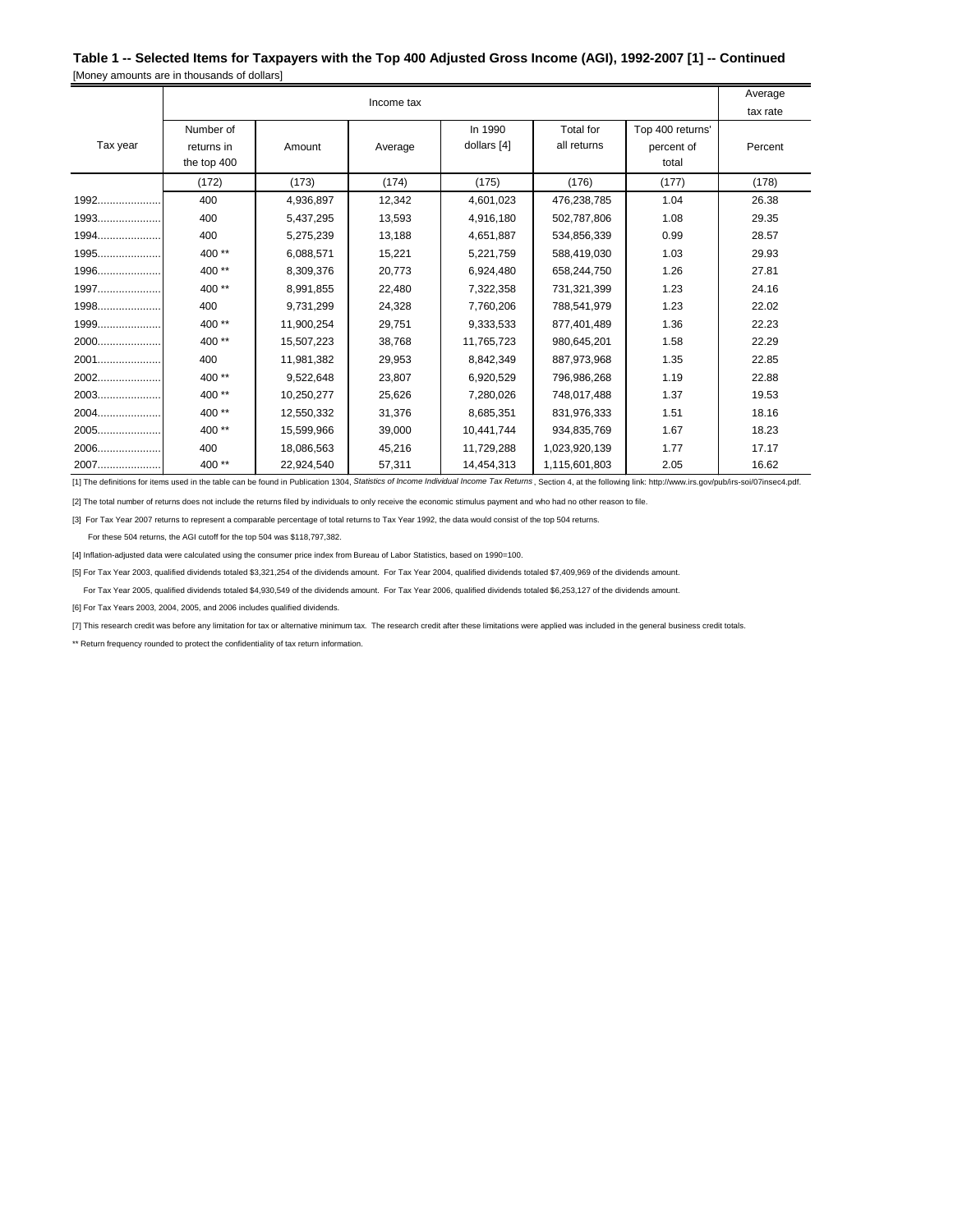**Table 2** shows ranges of marginal tax rate for the various statutory rates (including the alternative minimum tax rates) in effect for tax years 1992 through 2007. Please note that statutory rates changed several times over this period, so the grouping allows for underlying trends to be shown.

|                 | Marginal tax rate                |     |            |                           |  |  |  |  |
|-----------------|----------------------------------|-----|------------|---------------------------|--|--|--|--|
| <b>Tax Year</b> | 0 percent<br>under<br>26 percent |     | 31 percent | 35 percent<br>and<br>over |  |  |  |  |
|                 | (1)                              | (2) | (3)        | (4)                       |  |  |  |  |
| 1992            | 58                               | $-$ | 342        |                           |  |  |  |  |
| 1993            | 14                               | 75  | --         | 311                       |  |  |  |  |
| 1994            | 30                               | 65  | --         | 305                       |  |  |  |  |
| 1995            | 21                               | 56  | --         | 323                       |  |  |  |  |
| 1996            | 43                               | 69  |            | 288                       |  |  |  |  |
| 1997            | 36                               | 86  |            | 278                       |  |  |  |  |
| 1998            | 56                               | 84  | --         | 260                       |  |  |  |  |
| 1999            | 65                               | 60  | --         | 275                       |  |  |  |  |
| 2000            | 47                               | 91  | --         | 262                       |  |  |  |  |
| 2001            | 54                               | 83  |            | 263                       |  |  |  |  |
| 2002            | 40                               | 85  |            | 275                       |  |  |  |  |
| 2003            | 53                               | 84  |            | 263                       |  |  |  |  |
| 2004            | 51                               | 102 |            | 247                       |  |  |  |  |
| 2005            | 50                               | 107 |            | 243                       |  |  |  |  |
| 2006            | 27                               | 140 |            | 233                       |  |  |  |  |
| 2007            | 35                               | 145 |            | 220                       |  |  |  |  |

## **Table 2 -- Marginal Tax Rates for Taxpayers with the Top 400 Adjusted Gross Income (AGI), 1992-2007**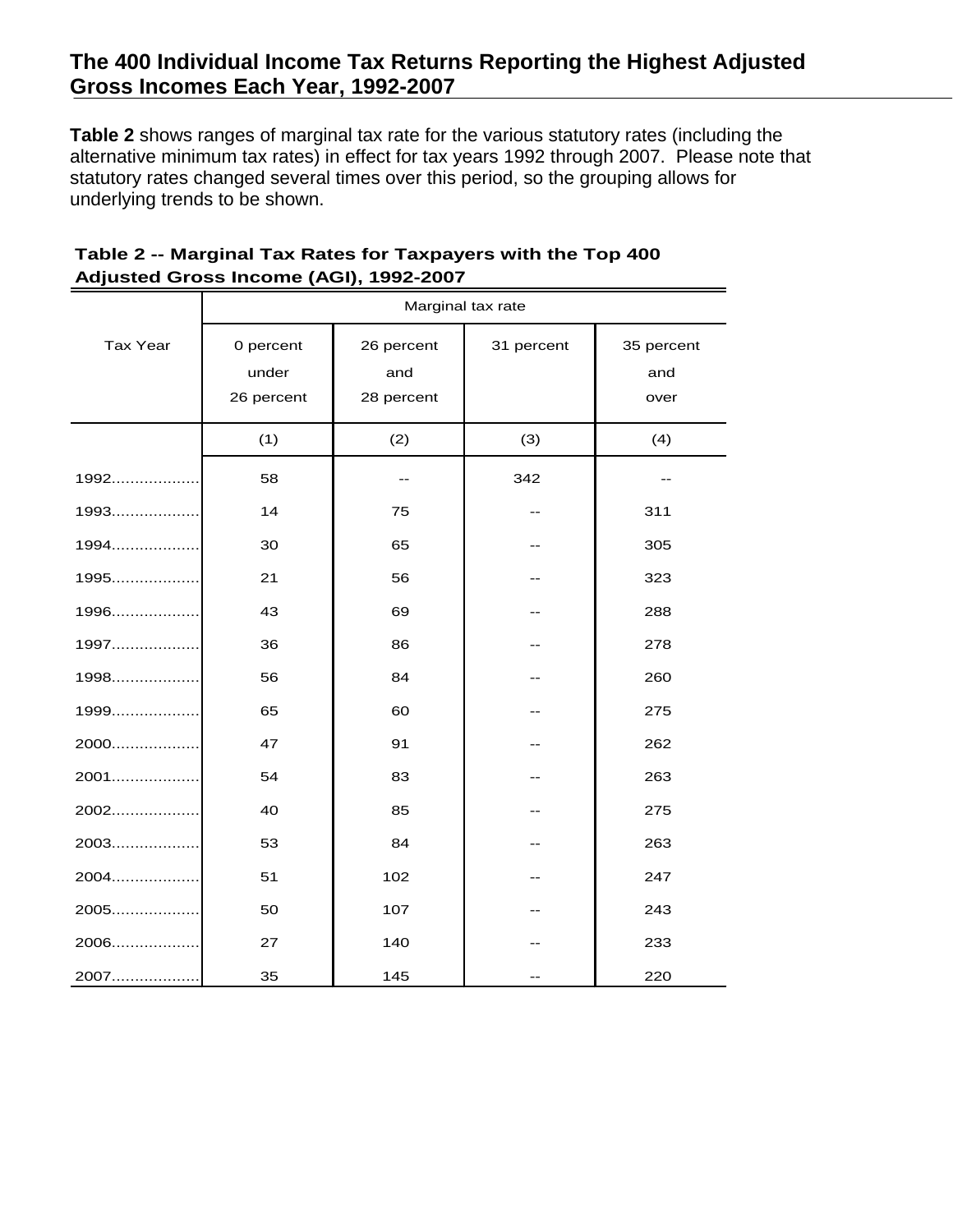**Table 3** shows the range of average tax rates up to 35 percent and over, computed as total income tax divided by adjusted gross income. Total income tax is defined as income tax after credits plus the alternative minimum tax for tax years 1992 through 1999. Due to a legislative change, income tax after credits included the alternative minimum tax for tax years 2000 through 2007.

|          | Effective (average) tax rate |                         |                     |                     |                     |                     |                          |  |  |
|----------|------------------------------|-------------------------|---------------------|---------------------|---------------------|---------------------|--------------------------|--|--|
| Tax Year | 0 percent<br>under           | 10 percent<br>under     | 15 percent<br>under | 20 percent<br>under | 25 percent<br>under | 30 percent<br>under | 35 percent<br>and        |  |  |
|          | 10 percent                   | 15 percent              | 20 percent          | 25 percent          | 30 percent          | 35 percent          | over                     |  |  |
|          | (1)                          | (2)                     | (3)                 | (4)                 | (5)                 | (6)                 | (7)                      |  |  |
| 1992     | 6                            | $10$                    | 17                  | 62                  | 234                 | $71$                | $\overline{\phantom{a}}$ |  |  |
| 1993     | 9                            | 5                       | 15                  | 50                  | 147                 | 77                  | 97                       |  |  |
| 1994     | 9                            | $\overline{\mathbf{4}}$ | 16                  | 55                  | 156                 | 64                  | 96                       |  |  |
| 1995     | $\overline{7}$               | 5                       | 13                  | 32                  | 148                 | 85                  | 110                      |  |  |
| 1996     | 3                            | $\overline{7}$          | 24                  | 61                  | 180                 | 57                  | 68                       |  |  |
| 1997     | $\boldsymbol{7}$             | 10                      | 70                  | 141                 | 67                  | 42                  | 63                       |  |  |
| 1998     | $\overline{7}$               | 31                      | 109                 | 146                 | 28                  | 27                  | 52                       |  |  |
| 1999     | $\overline{7}$               | 31                      | 104                 | 133                 | 27                  | 34                  | 64                       |  |  |
| 2000     | 11                           | 29                      | 96                  | 141                 | 36                  | 35                  | 52                       |  |  |
| 2001     | 19                           | 30                      | 108                 | 94                  | 22                  | 44                  | 83                       |  |  |
| 2002     | $10$                         | 34                      | 86                  | 110                 | 38                  | 60                  | 62                       |  |  |
| 2003     | 24                           | 75                      | 116                 | 53                  | 52                  | 80                  | $-$                      |  |  |
| 2004     | 27                           | 112                     | 103                 | 34                  | 51                  | 73                  |                          |  |  |
| 2005     | 23                           | 121                     | 111                 | 39                  | 47                  | 59                  |                          |  |  |
| 2006     | 31                           | 113                     | 125                 | 34                  | 50                  | 47                  |                          |  |  |
| 2007     | 25                           | 127                     | 137                 | 40                  | 38                  | 33                  |                          |  |  |

|  |  |  |  | Table 3 -- Effective (Average) Tax Rates for Taxpayers with the Top 400 Adjusted Gross Income (AGI), 1992-2007 |
|--|--|--|--|----------------------------------------------------------------------------------------------------------------|
|--|--|--|--|----------------------------------------------------------------------------------------------------------------|